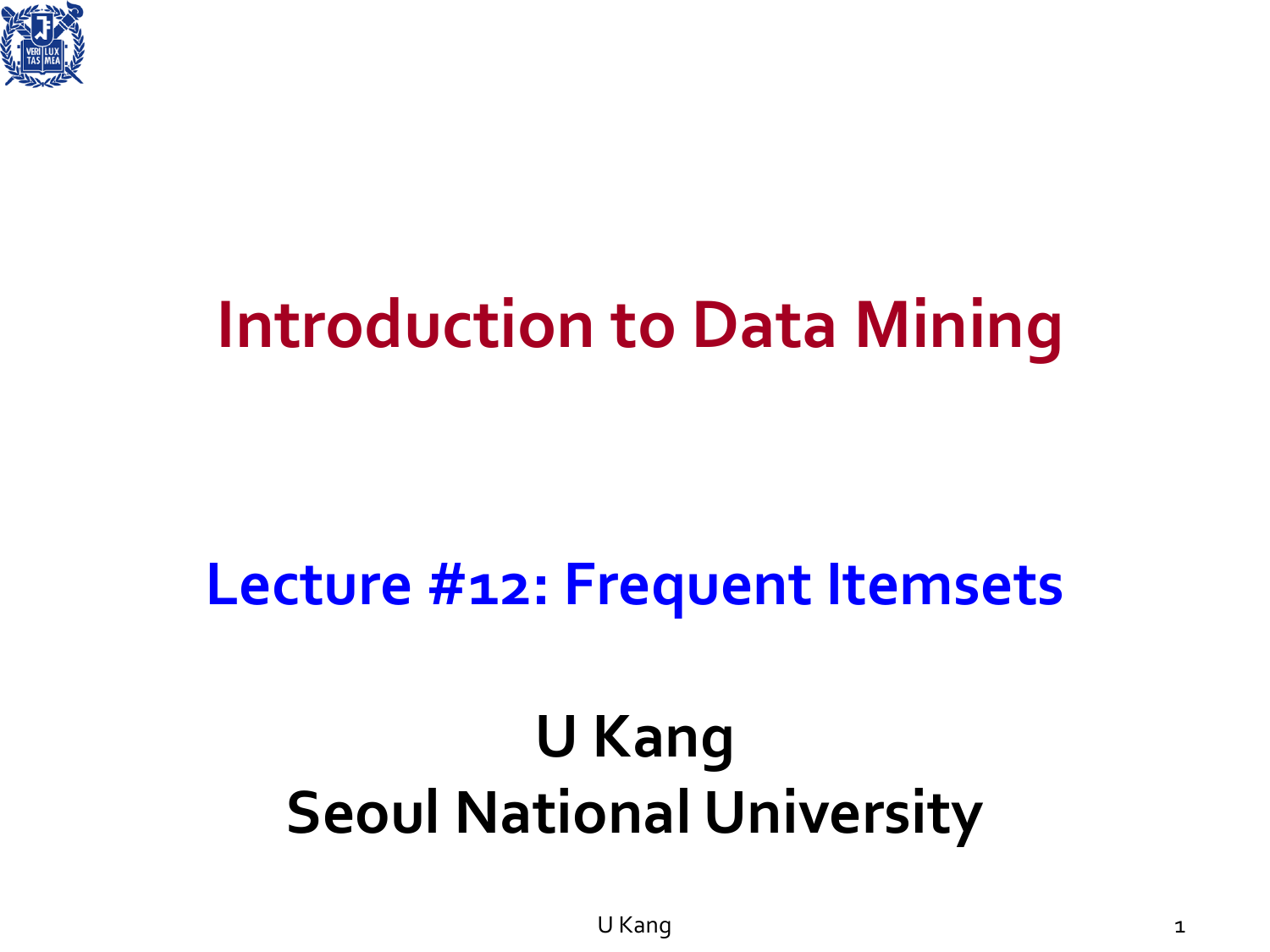

### **Association Rule Discovery**

- **Supermarket shelf management – Market-basket model:**
	- **Goal:** Identify items that are bought together by sufficiently many customers
	- **Approach:** Process the sales data collected with barcode scanners to find dependencies among items
	- **A classic rule:**
- 
- $\Box$  If someone buys diaper and milk, then he/she is likely to buy beer **T**
- □ Don't be surprised if you find six-packs next to diapers!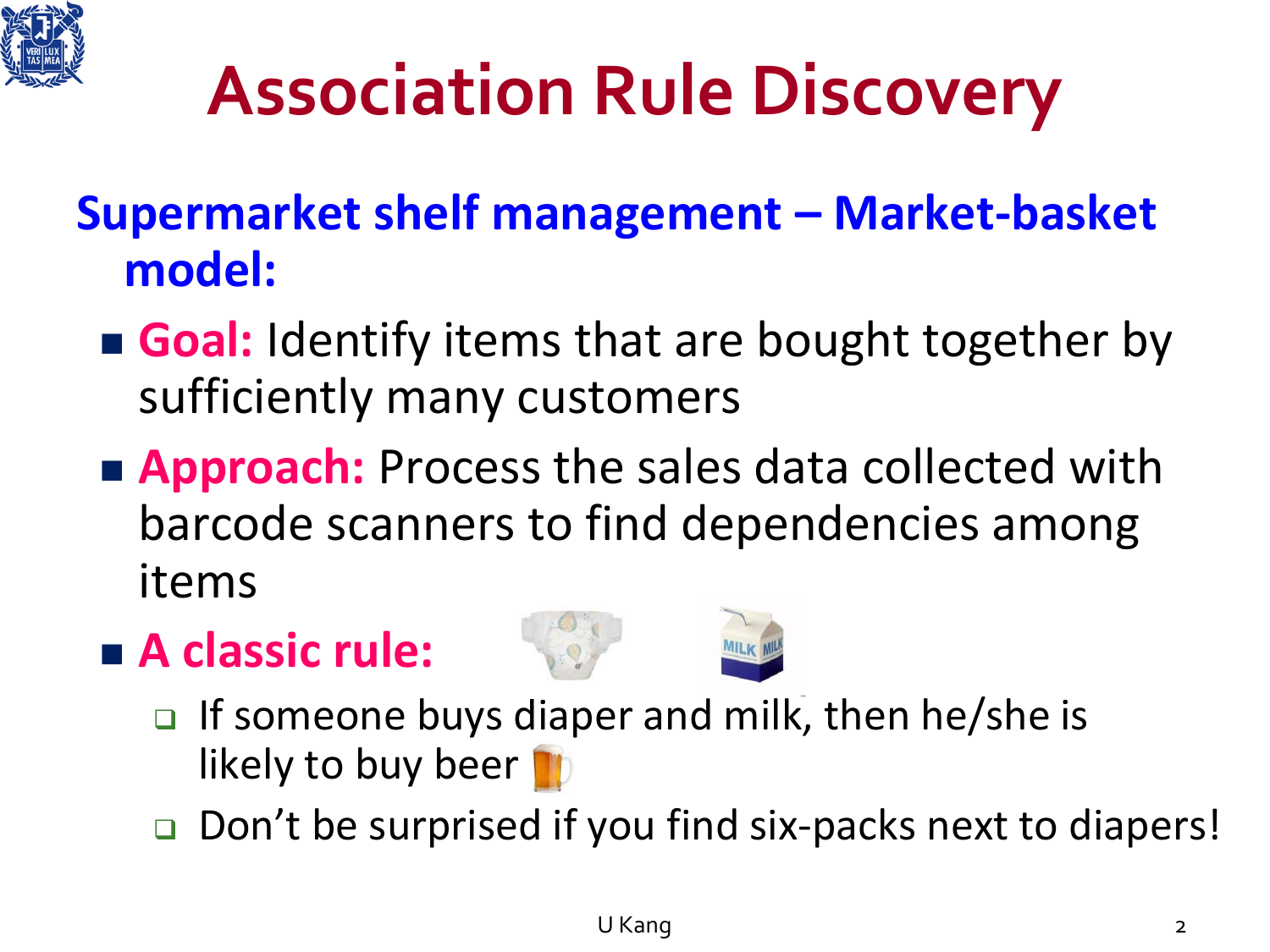

### **The Market-Basket Model**

- A large set of **items**
	- e.g., things sold in a supermarket
- A **large set** of **baskets**
- $\blacksquare$  Each basket is a **small subset of items**
	- **□** e.g., the things one customer buys on one day
- **Nant to discover association rules**

#### **Input:**

| <b>TID</b>              | <b>Items</b>                     |
|-------------------------|----------------------------------|
|                         | <b>Bread, Coke, Milk</b>         |
| $\overline{2}$          | <b>Beer, Bread</b>               |
| 3                       | <b>Beer, Coke, Diaper, Milk</b>  |
| 4                       | <b>Beer, Bread, Diaper, Milk</b> |
| $\overline{\mathbf{5}}$ | <b>Coke, Diaper, Milk</b>        |

#### **Output:**

| <b>Rules Discovered:</b>        |
|---------------------------------|
| ${Milk} \longrightarrow {Coke}$ |
| {Diaper, Milk} --> $\{ Beer\}$  |

- $\Box$  People who bought  $\{x,y,z\}$  tend to buy  $\{v,w\}$ 
	- Amazon!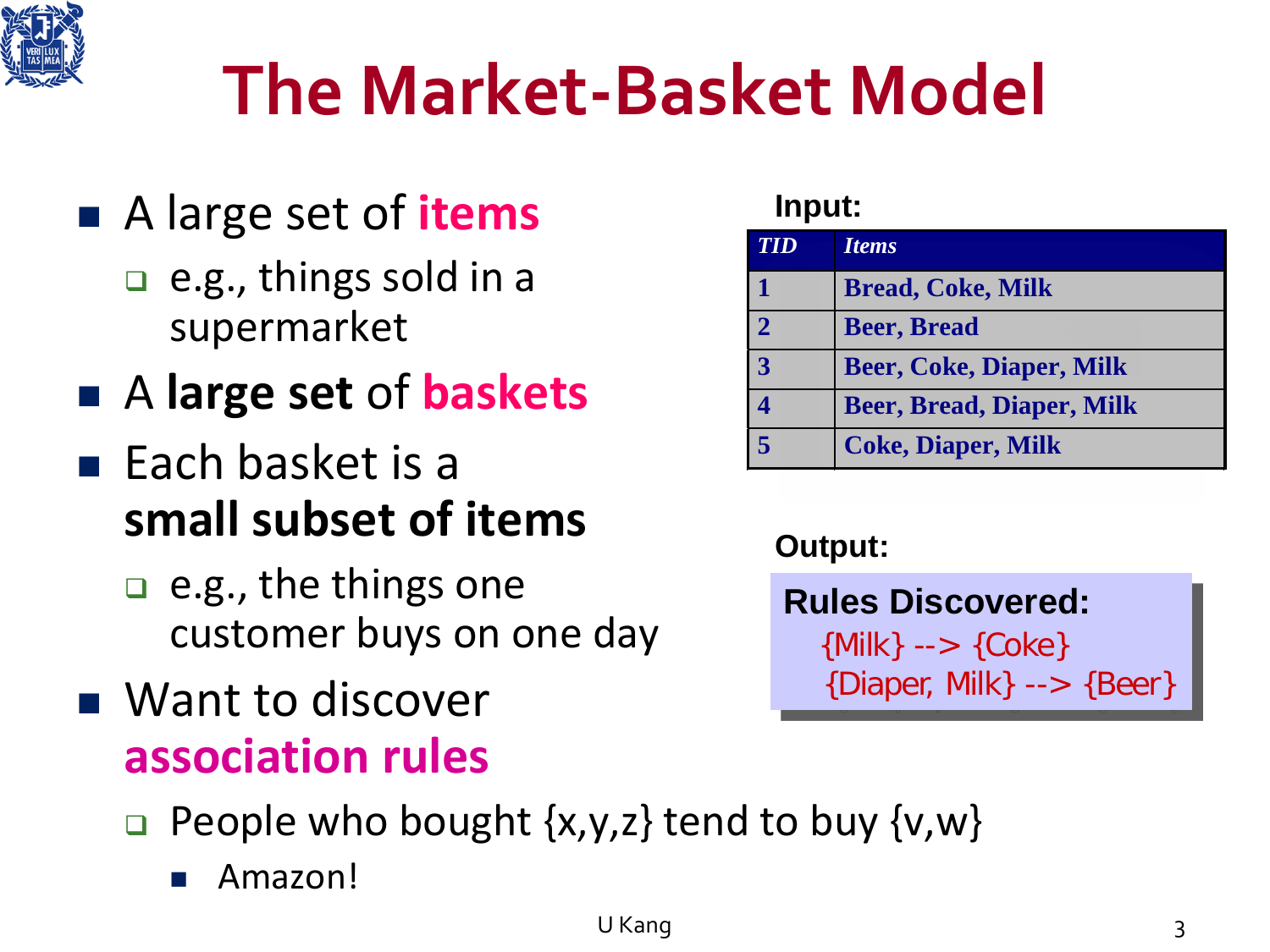

## **Applications – (1)**

- **Items** = products; **Baskets** = sets of products someone bought in one trip to the store
- **Real market baskets:** Chain stores keep TBs of data about what customers buy together
	- □ Tells how typical customers navigate stores, lets them position tempting items
	- □ Suggests tie-in "tricks", e.g., run sale on diapers and raise the price of beer
	- □ Need the rule to occur frequently, or no \$\$'s

**Amazon's people who bought** *X* **also bought** *Y*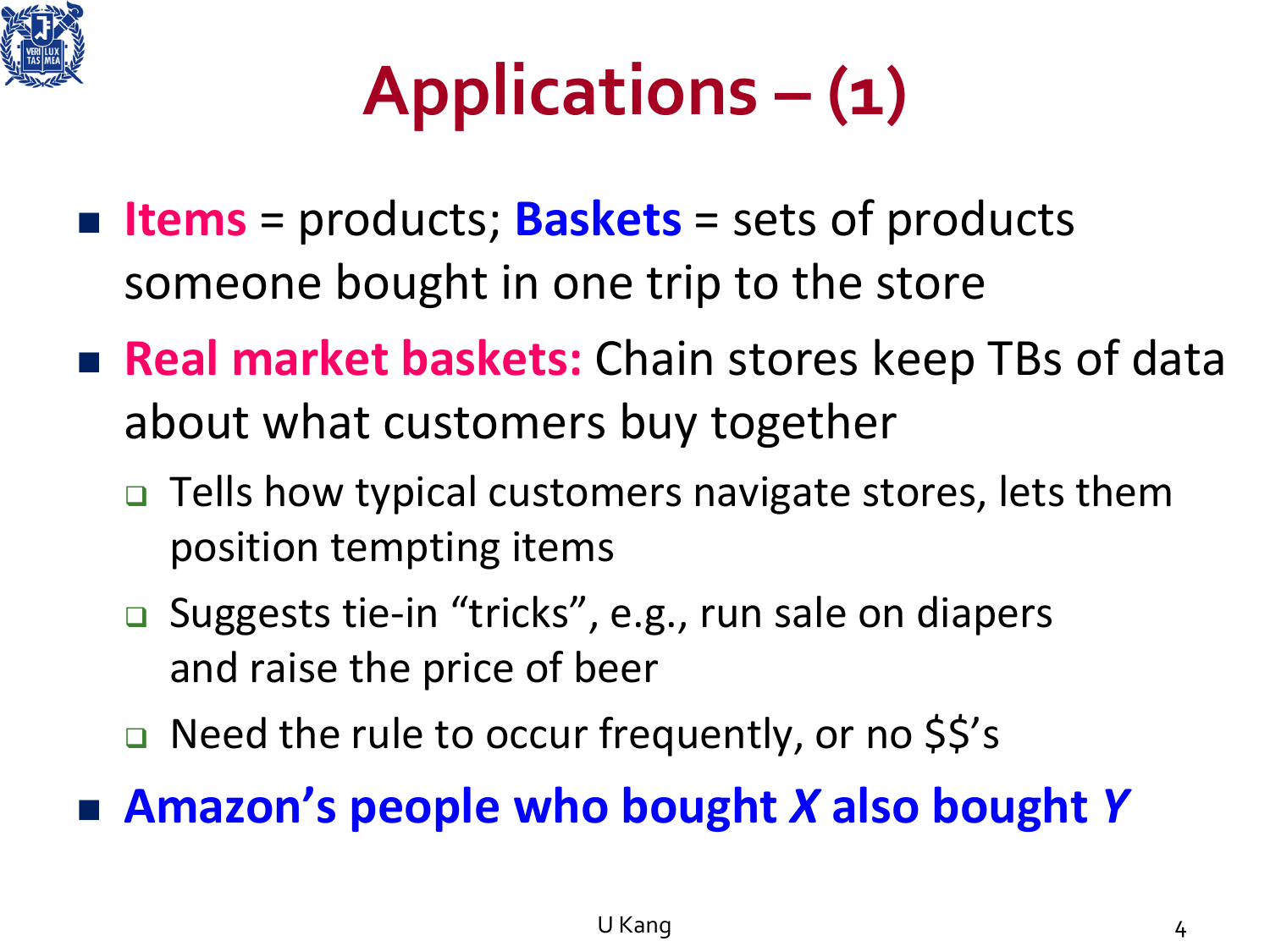

### **Applications – (2)**

- **Baskets** = sentences; **Items** = documents containing those sentences
	- □ How can we interpret items that appear together too often?
	- Items that appear together too often could represent plagiarism
	- **□** Notice items do not have to be "in" baskets
- **Baskets** = patients; **Items** = biomarkers(genes, proteins), diseases
	- □ How can we interpret frequent itemset (disease and biomarker)?
	- □ Frequent itemset consisting of one disease and one or biomarkers suggests a test for the disease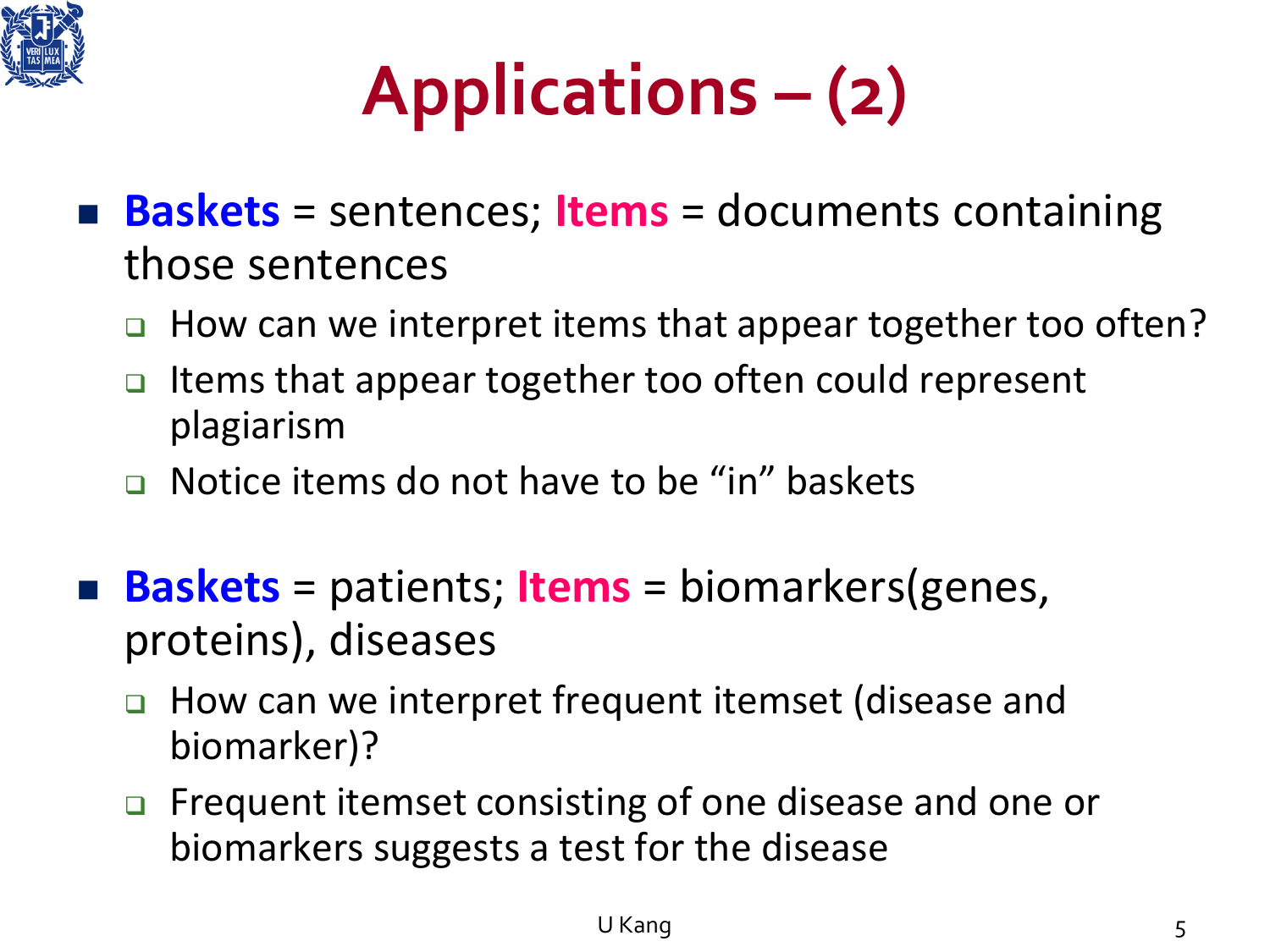

### **More generally**

- **A general many-to-many mapping (association) between two kinds of things**
	- □ But we ask about connections among "items", not "baskets"
- **For example:**
	- Finding communities in graphs (e.g., Twitter)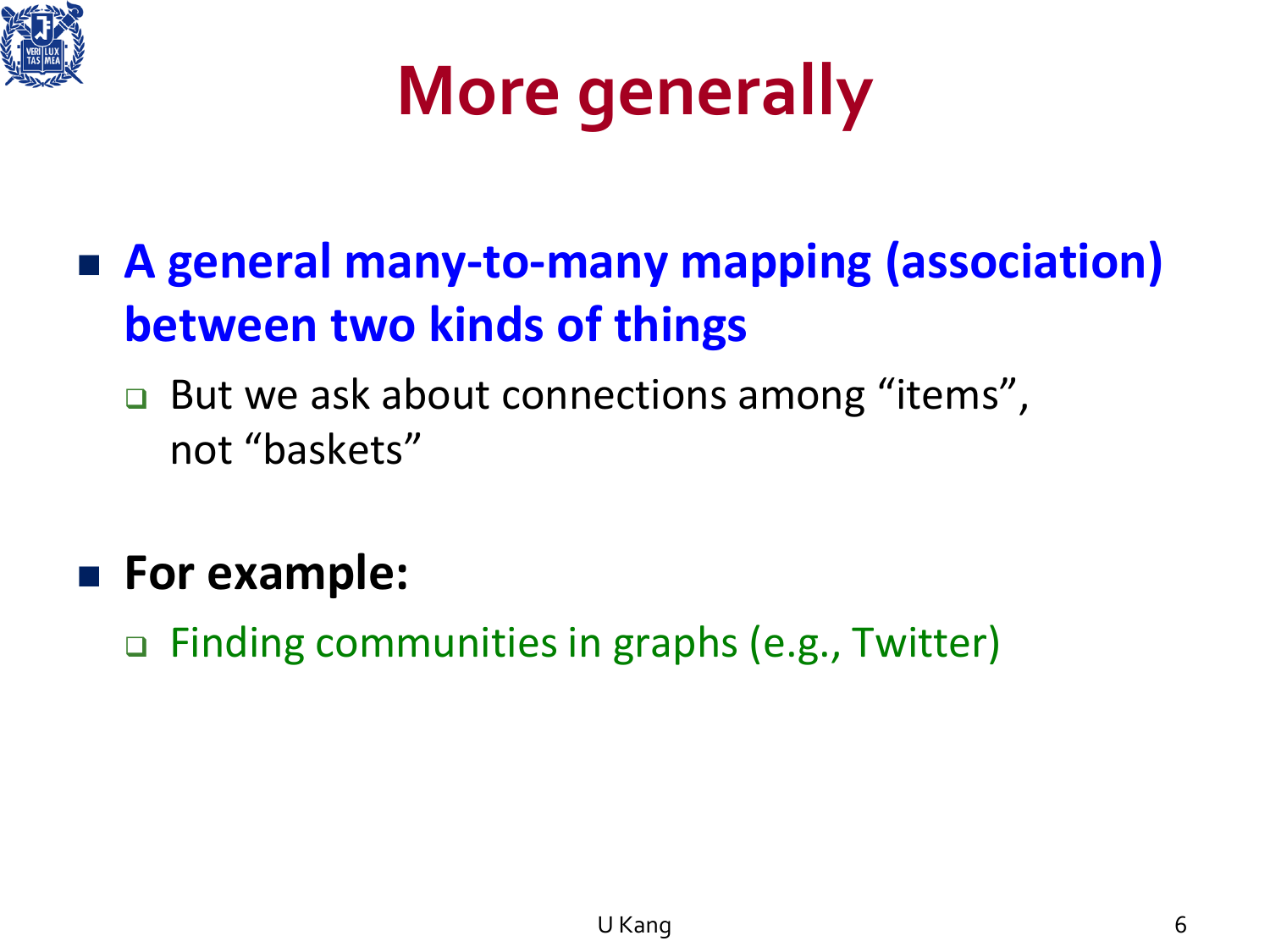

### **Example:**

- **Finding communities in graphs (e.g., Twitter)**
- **Baskets** = nodes; **Items** = outgoing neighbors
	- **Examplerie** Searching for complete bipartite subgraphs  $K_{s,t}$  of a big graph



#### **How?**

- View each node *i* as a basket *Bi* of nodes *i* points to
- $K_{s,t}$  = a node set *Y* of size *t* that occurs in *s* baskets *Bi*
- **Q** Looking for  $K_{s,t}$   $\rightarrow$  all frequent sets of size *t* that appears *s*  times

U Kang 7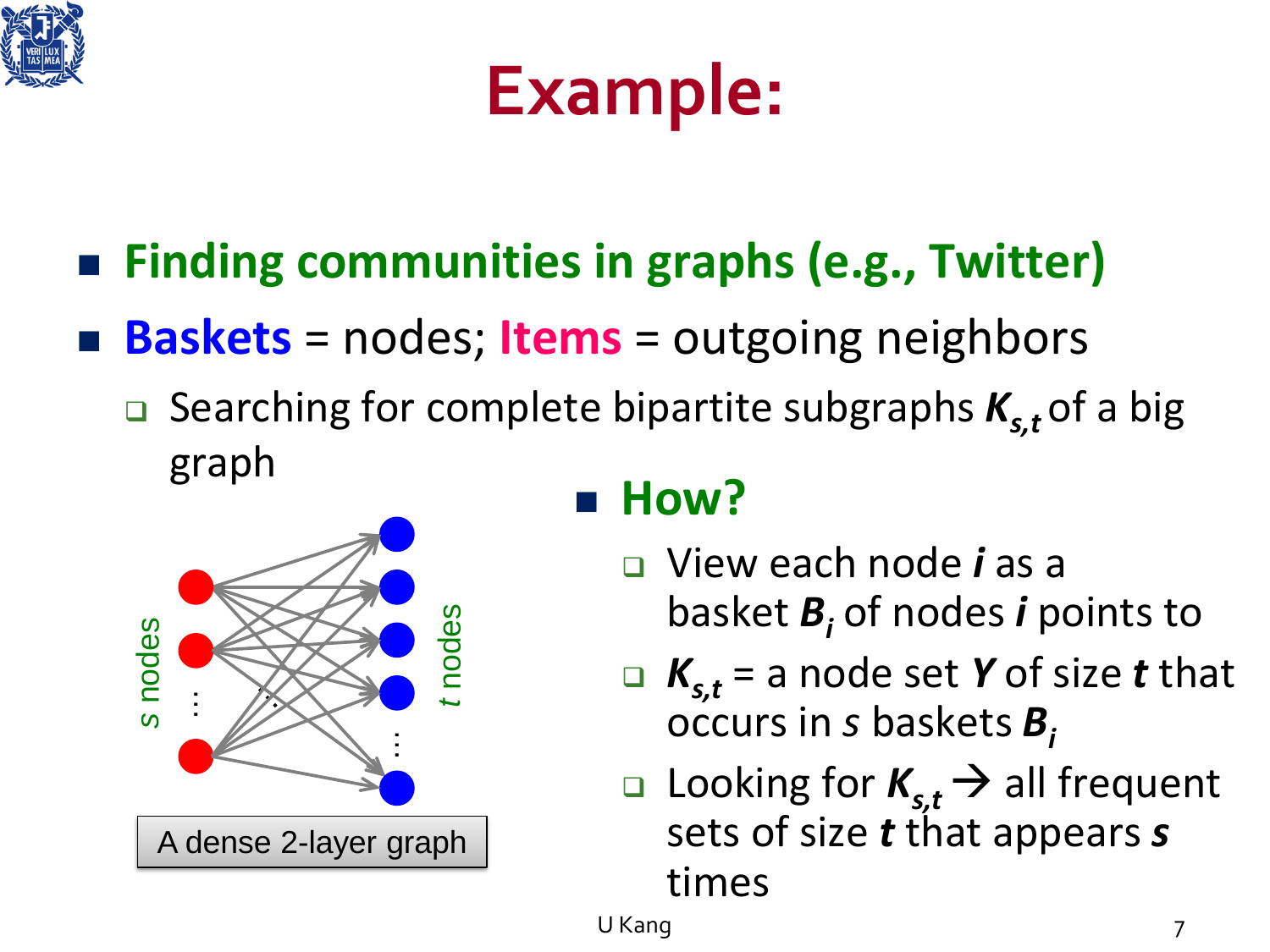

### **ROADMAP**

### **First: Define**

**Frequent itemsets**

**Association rules:**

Confidence, Support, Interestingness

#### **Then: Algorithms for finding frequent itemsets**

**Finding frequent pairs**

**A-Priori algorithm**

**PCY algorithm + 2 refinements**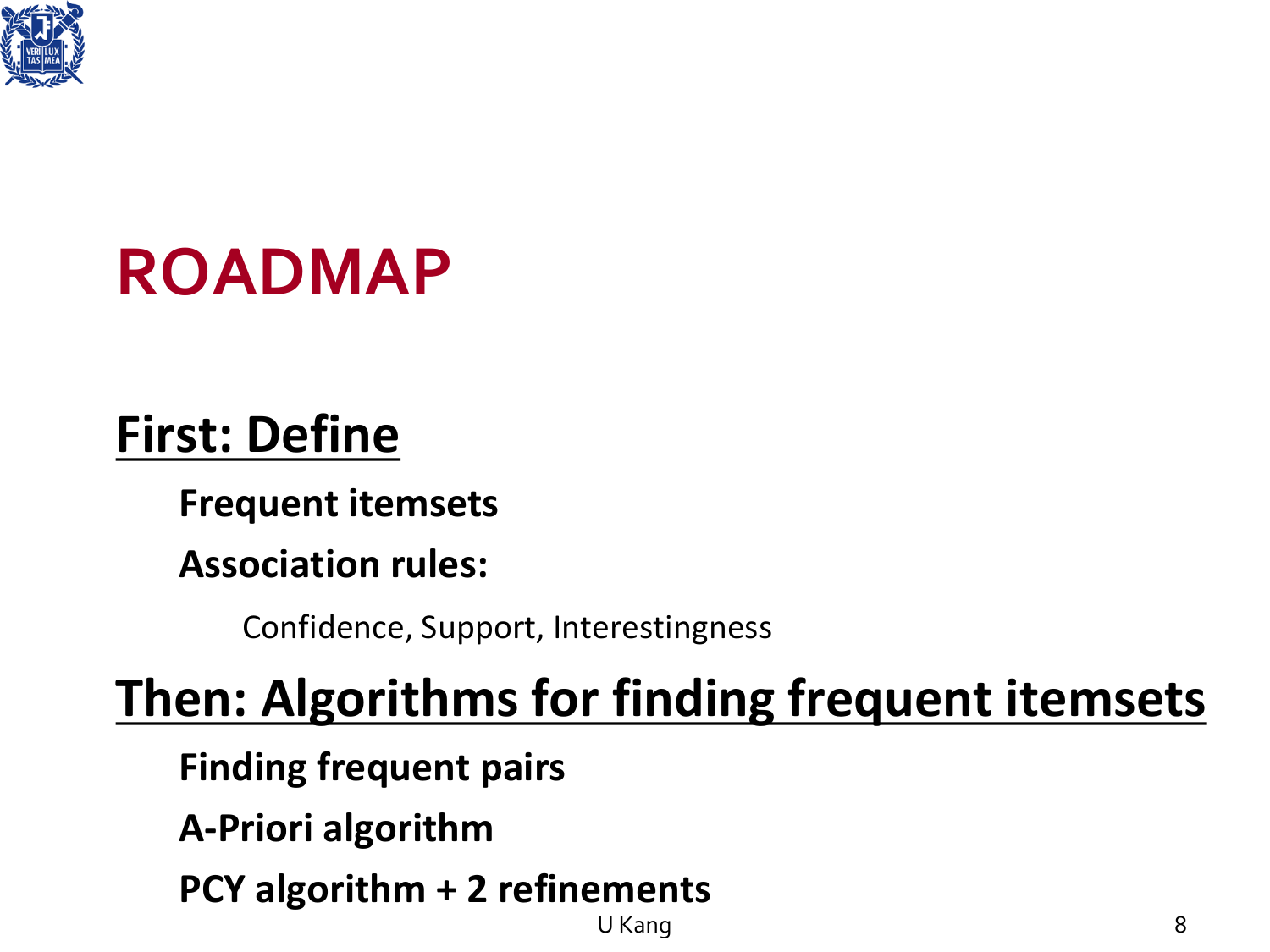



### **■** □ Frequent Itemsets □ Finding Frequent Itemsets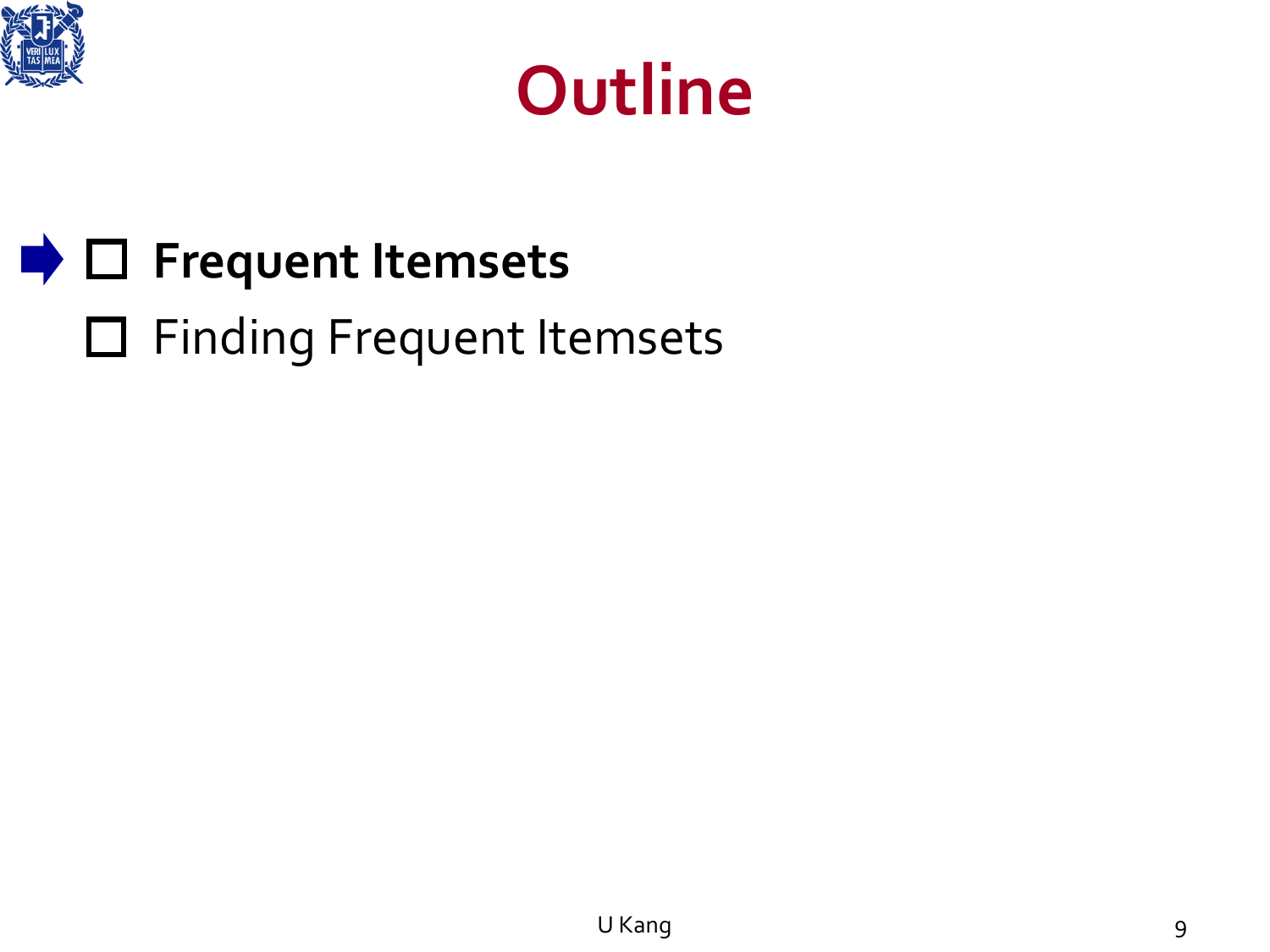

### **Frequent Itemsets**

- **Simplest question:** Find sets of items that appear together "frequently" in baskets
- **Support** for itemset *I*: Number of baskets containing all items in *I*
	- (Often expressed as a fraction of the total number of baskets)
- Given a *minimum support s*, then sets of items that appear in at least *s* baskets are called *frequent itemsets*

| <b>TID</b>     | <i><u><b>Items</b></u></i>       |
|----------------|----------------------------------|
|                | <b>Bread, Coke, Milk</b>         |
| $\overline{2}$ | <b>Beer, Bread</b>               |
| $\mathbf{R}$   | <b>Beer, Coke, Diaper, Milk</b>  |
|                | <b>Beer, Bread, Diaper, Milk</b> |
|                | <b>Coke, Diaper, Milk</b>        |

Support of  ${Beer, Bread} = 2$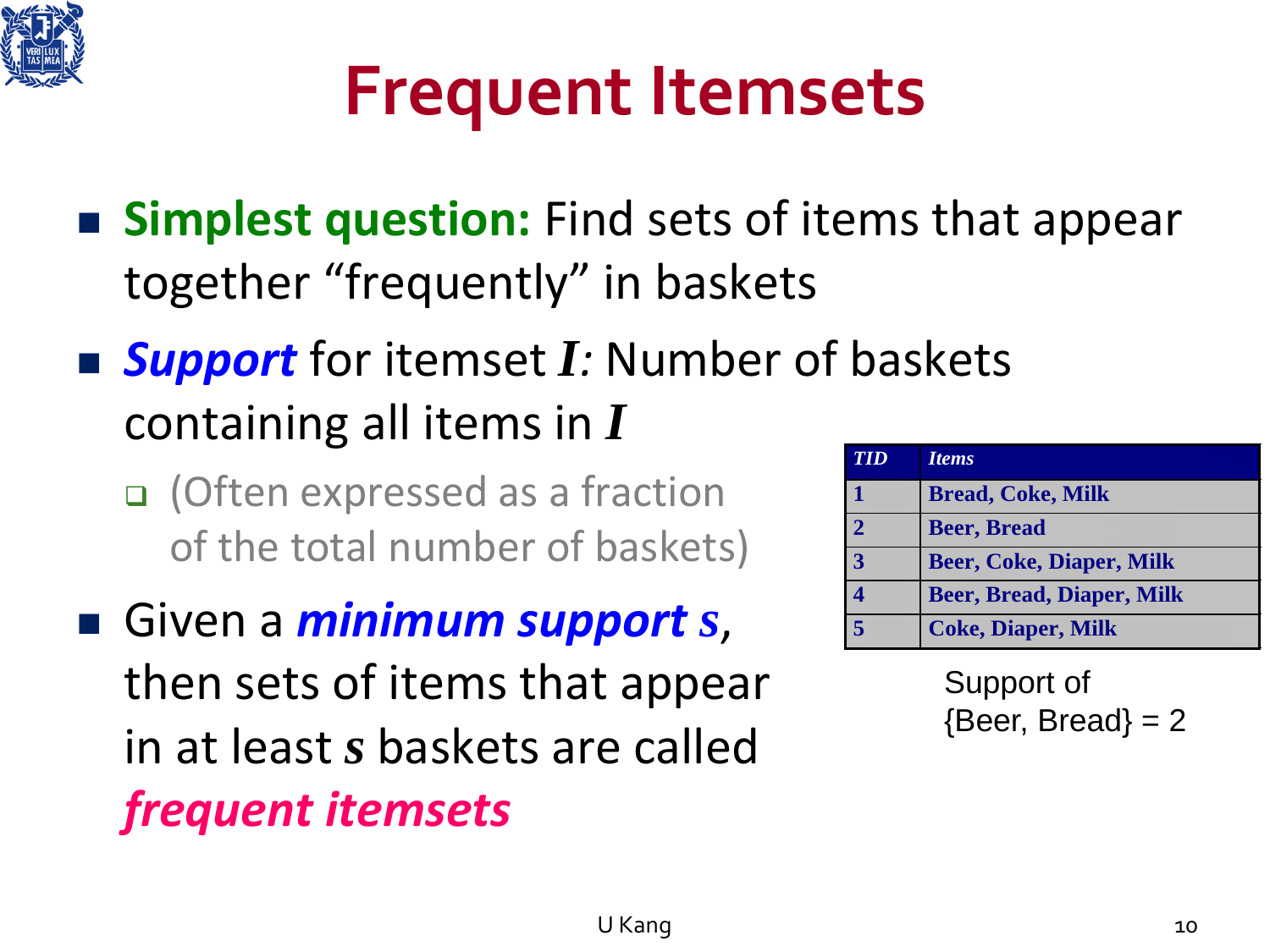

### **Example: Frequent Itemsets**

- **Iffems** = {milk, coke, pepsi, beer, juice}
- **Minimum support** = 3 baskets
	- **B**<sub>1</sub> = {m, c, b} **B**<sub>2</sub> = {m, p, j} **B<sub>3</sub>** = {m, b} **B<sub>4</sub>** = {c, j} **B**<sub>5</sub> = {m, p, b} **B**<sub>6</sub> = {m, c, b, j}  $B_7 = \{c, b, j\}$   $B_8 = \{b, c\}$
- **Frequent itemsets:**
	- $\Box$  {m}, {c}, {b}, {j}, {m,b}, {b,c}, {c,j}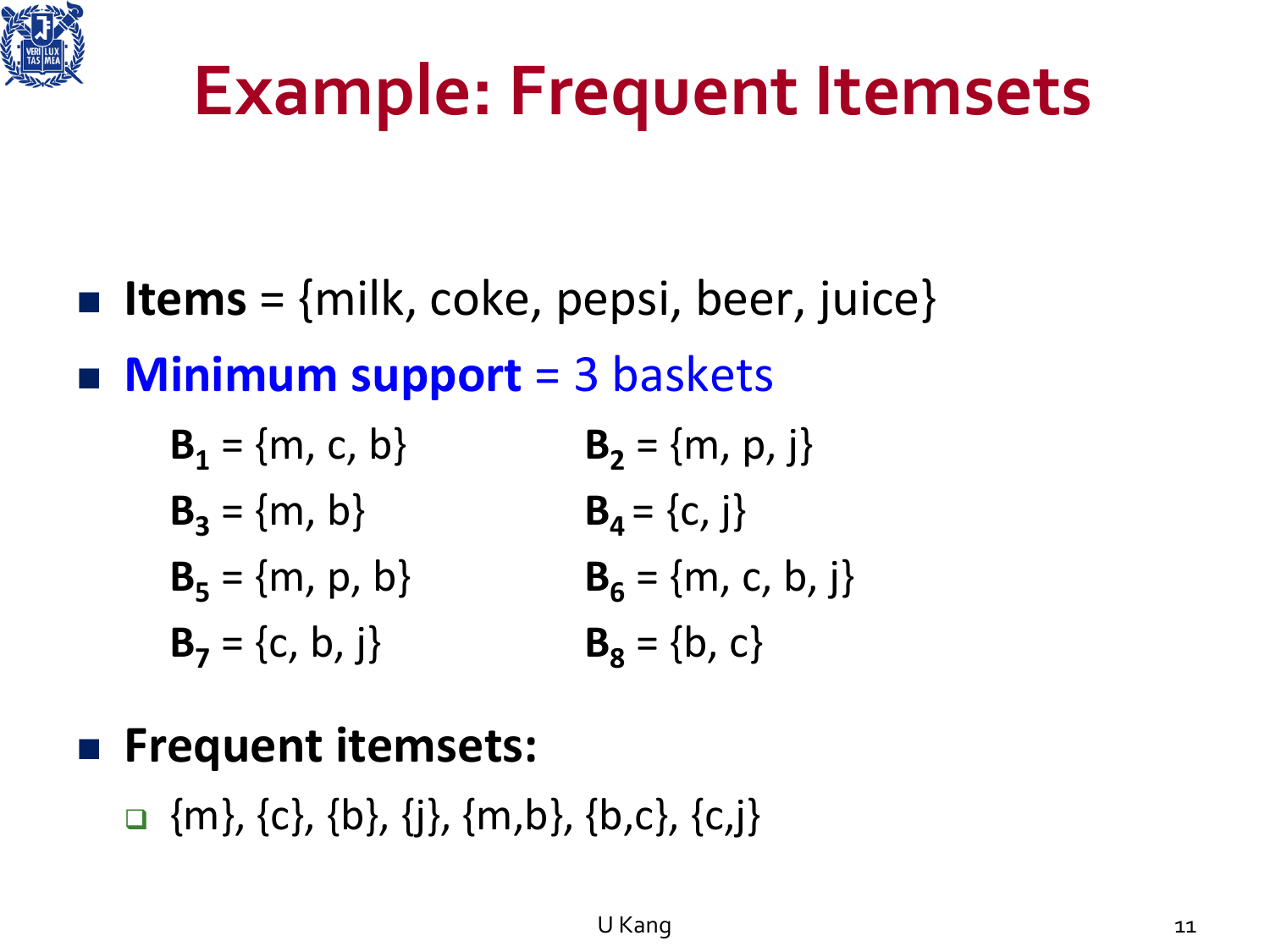

### **Association Rules**

#### **Association Rules:**

If-then rules about the contents of baskets

- $\{i_1, i_2, ..., i_k\} \rightarrow j$  means: "if a basket contains all of  $i_1,...,i_k$  then it is *likely* to contain  $j''$
- In practice there are many rules, want to find **significant/interesting ones!**
- **Confidence** of this association rule is the probability of *j* given  $I = \{i_1, \ldots, i_k\}$

$$
conf(I \to j) = \frac{\text{support}(I \cup j)}{\text{support}(I)}
$$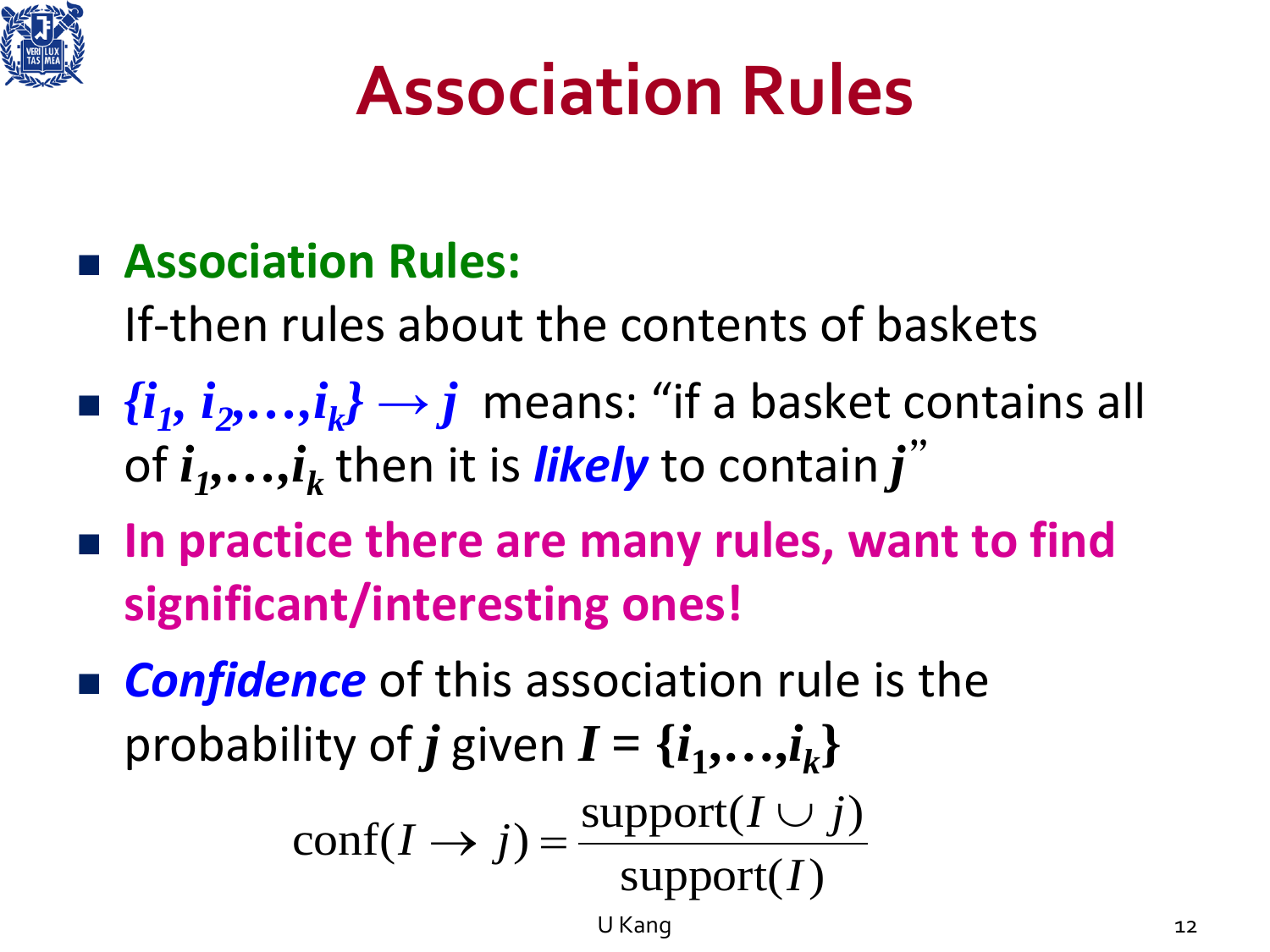

### **Interesting Association Rules**

#### ■ Not all high-confidence rules are interesting

- $\Box$  The rule  $X \rightarrow$  *milk* may have high confidence for many itemsets *X*, because milk is just purchased very often (independent of  $X$ ) and the confidence will be high
- **Interest** of an association rule *I → j*: difference between its confidence and the fraction of baskets that contain *j*

Interest( $I \rightarrow j$ ) = conf( $I \rightarrow j$ ) – Pr[ *j*]

 $\Box$  Interesting rules are those with high positive or negative interest values (usually above 0.5)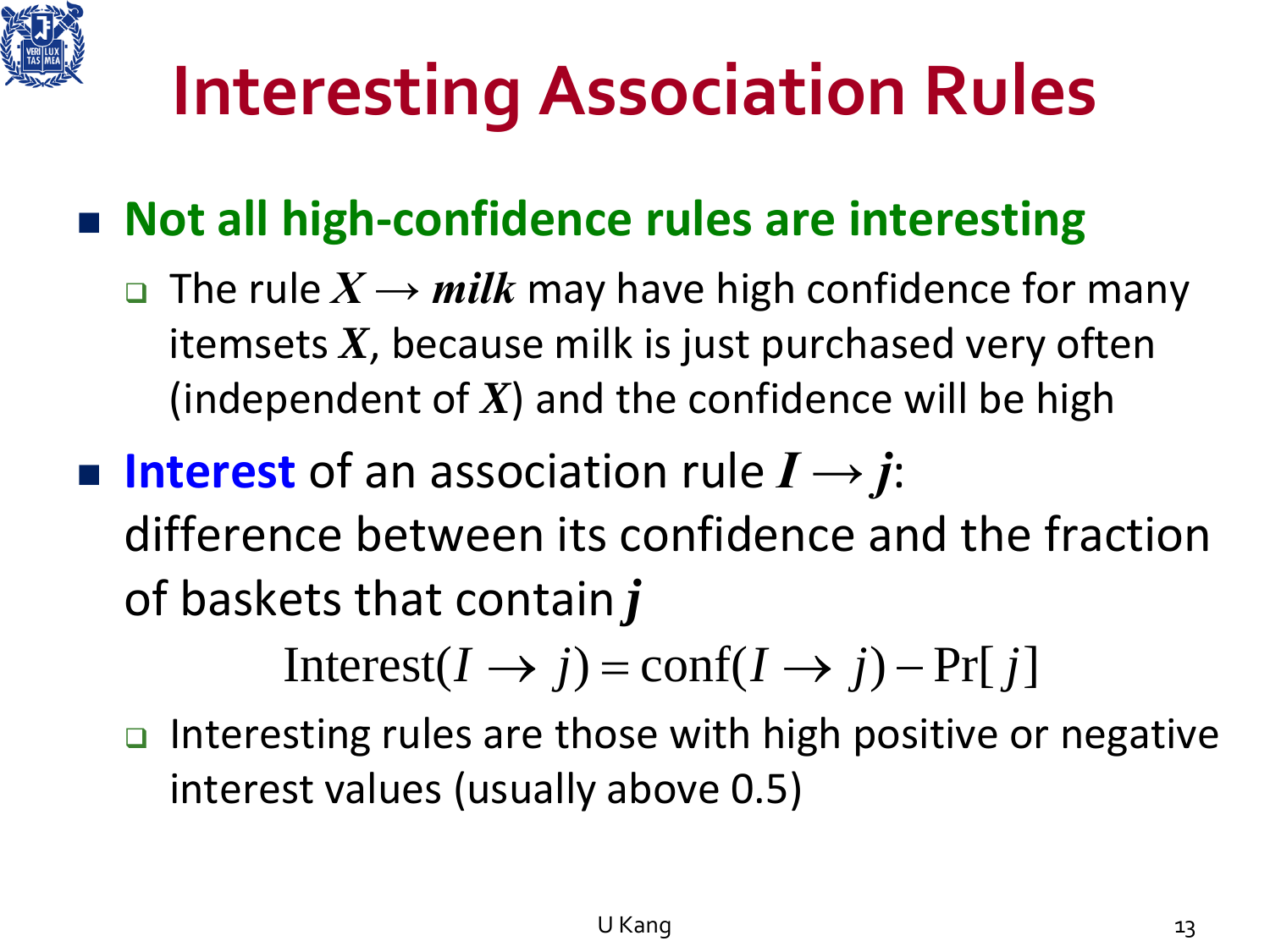

## **Interesting Association Rules**

 **Interest** of an association rule *I → j*: difference between its confidence and the fraction of baskets that contain *j*

Interest( $I \rightarrow j$ ) = conf( $I \rightarrow j$ ) – Pr[ *j*]

- $\Box$  Interesting rules are those with high positive or negative interest values (usually above 0.5)
- $E.g.$ 
	- conf[I -> j] is large, but Pr[j] is small ?
	- conf[I -> j] is small, but  $Pr[j]$  is large ?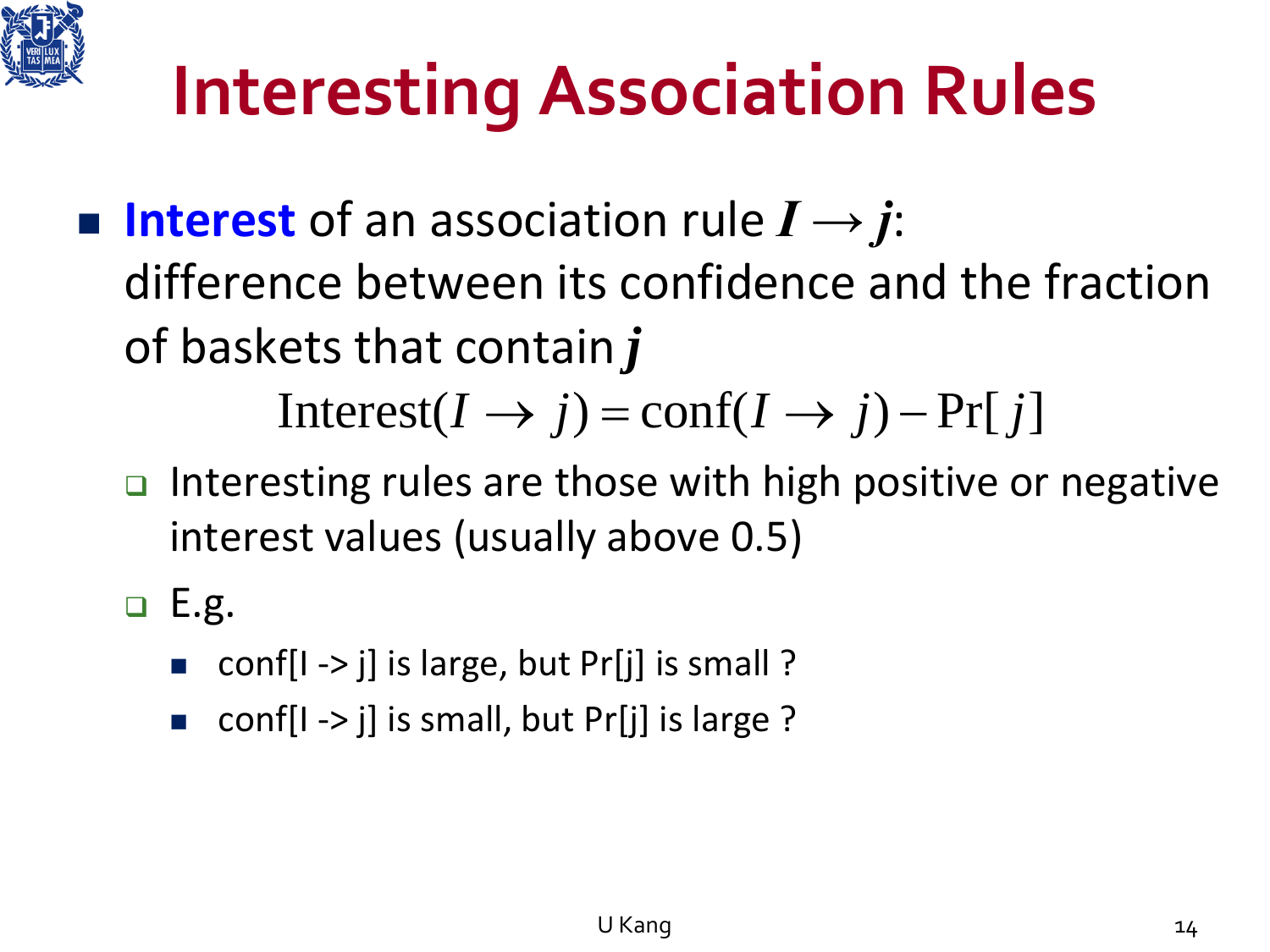

- $B_1 = \{m, c, b\}$   $B_2 = \{m, p, j\}$  $B_3 = \{m, b\}$   $B_4 = \{c, j\}$  $B_5 = \{m, p, b\}$   $B_6 = \{m, c, b, j\}$  $B_7 = \{c, b, j\}$   $B_8 = \{b, c\}$
- **Association rule: {m, b}** →**c**
	- **Confidence =** 2/4 = 0.5
	- $\Box$  |Interest| =  $|0.5 5/8| = 1/8$ 
		- Item *c* appears in 5/8 of the baskets
		- Rule is not very interesting!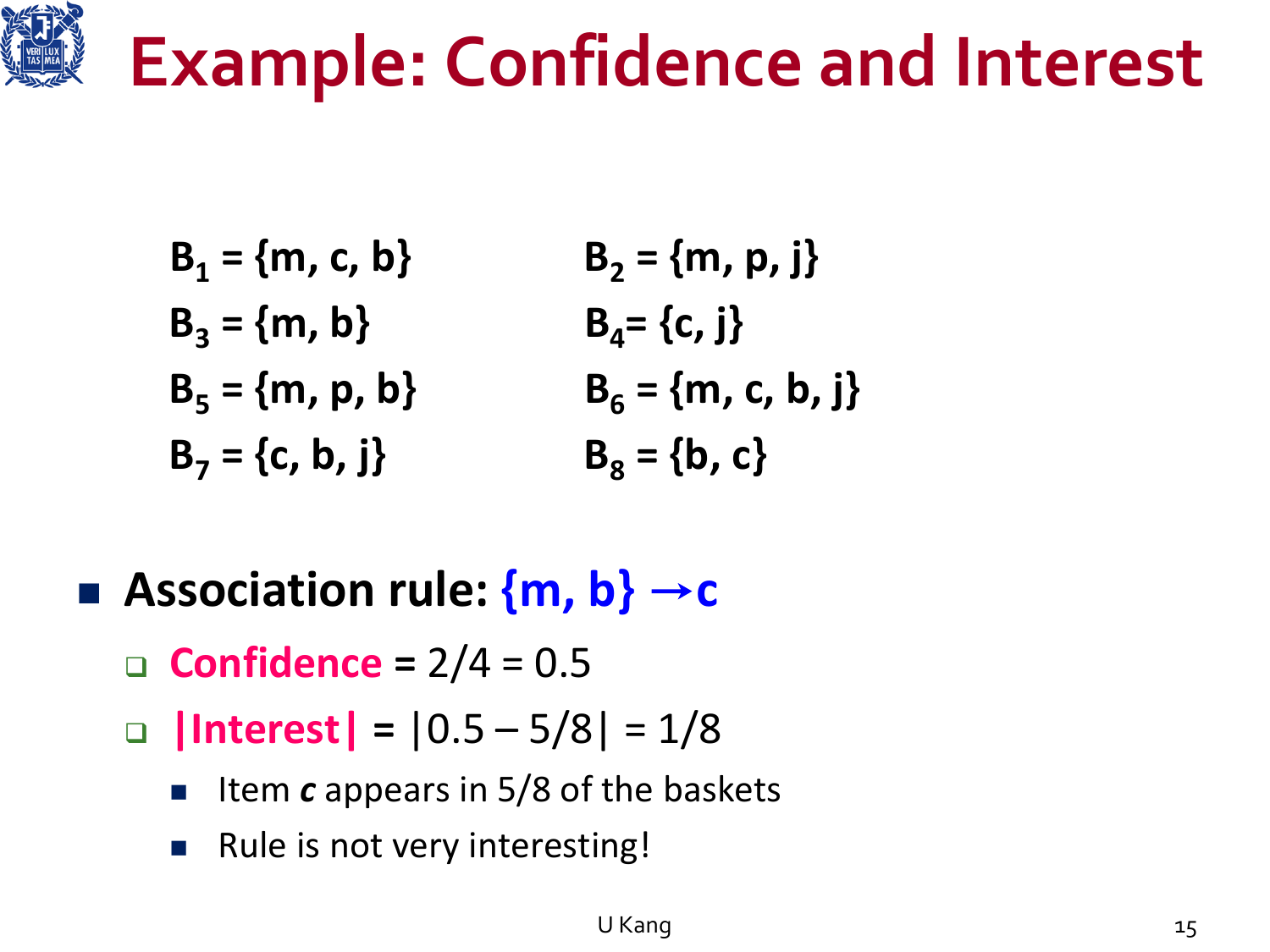

# **Finding Association Rules**

- **Problem: Find all association rules with support**  ≥*s* **and confidence** ≥*c*
	- **Note:** Support of an association rule is the support of the set of items on the left side
- **Hard part: Finding the frequent itemsets!** 
	- □ If  $\{i_1, i_2,..., i_k\}$  → *j* has high support and confidence, then both  $\{i_1, i_2, \ldots, i_k\}$  and  $\{i_1, i_2, \ldots, i_k, j\}$  will be "frequent"

$$
conf(I \to j) = \frac{\text{support}(I \cup j)}{\text{support}(I)}
$$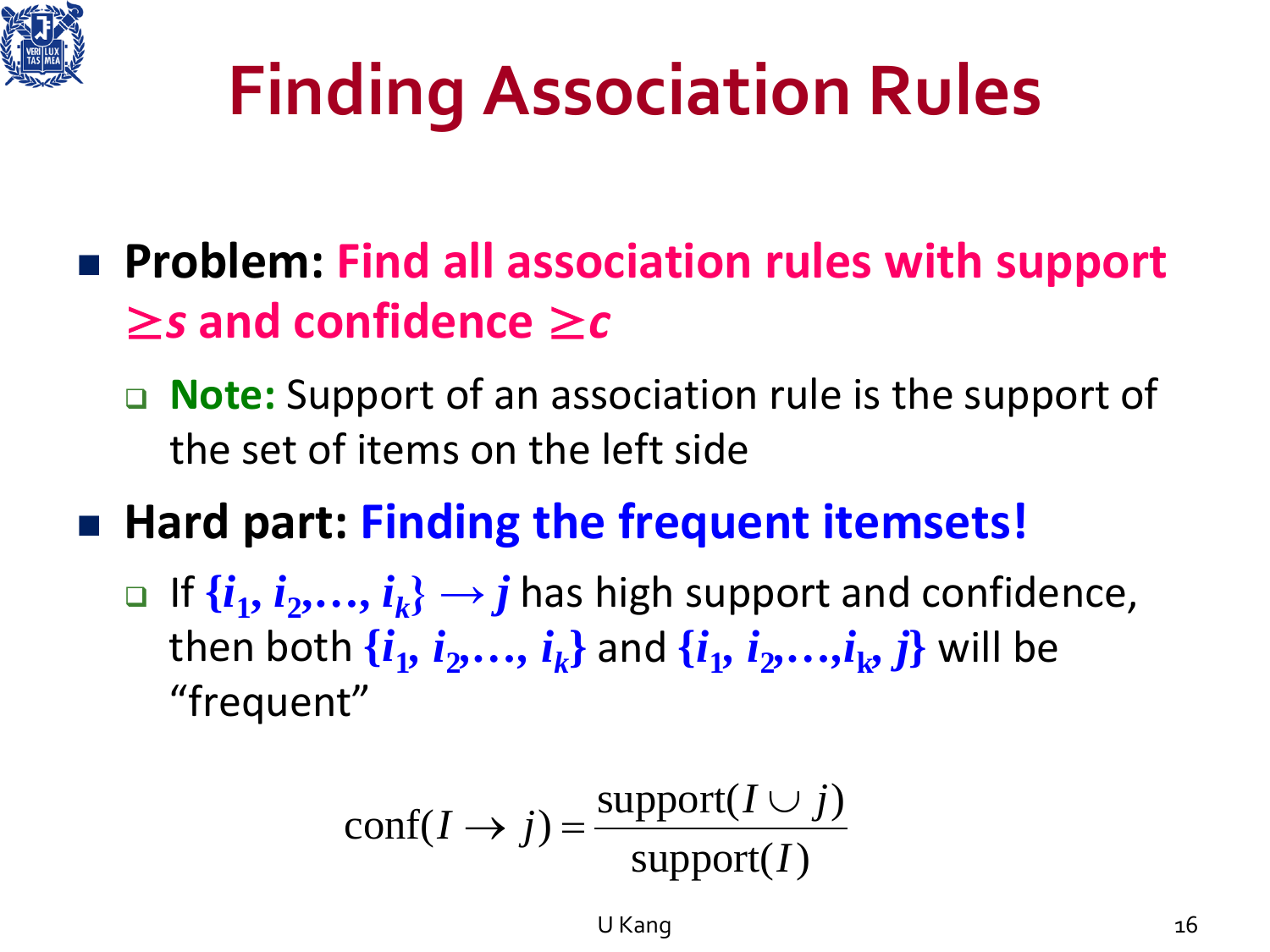

# **Mining Association Rules**

### ■ Step 1: Find all frequent itemsets *I*

□ (we will explain this next)

#### ■ Step 2: Rule generation

- $\Box$  For every subset A of *I*, generate a rule  $A \rightarrow I \, | \, A$ 
	- Since *I* is frequent, *A* is also frequent
	- **Variant 1:** Single pass to compute the rule confidence confidence(*A,B→C,D*) = support(**A,B,C,D**) / support(**A,B**)
	- **Variant 2:**
		- **Observation:** If **A,B,C→D** is below confidence, so is **A,B→C,D**
		- **□** Can generate "bigger" rules from smaller ones!

**Output the rules with confidence** ≥ *c*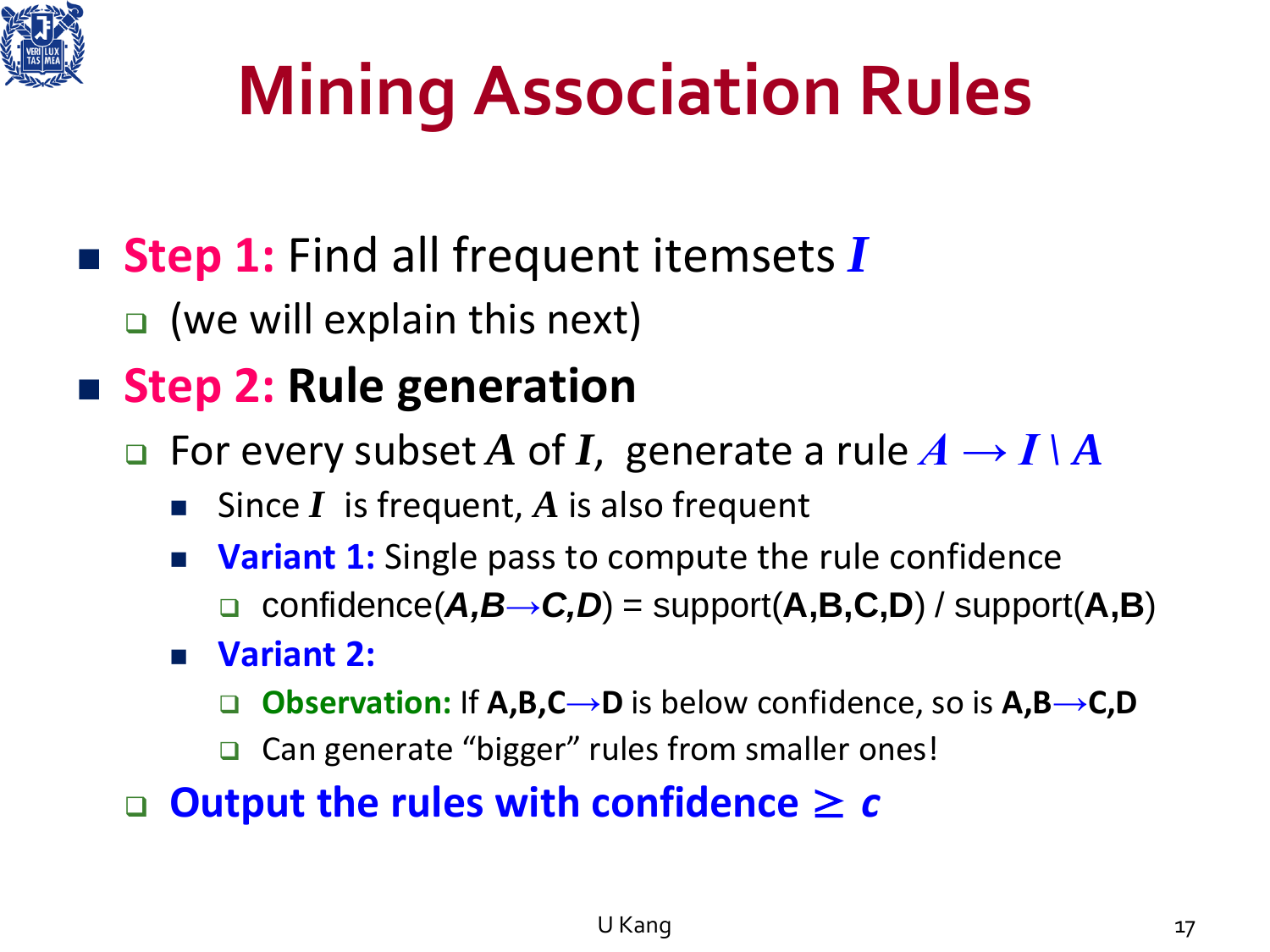

### **Example**

- $B_1 = \{m, c, b\}$   $B_2 = \{m, p, j\}$  $B_3 = \{m, c, b, n\}$   $B_4 = \{c, j\}$  $B_5 = \{m, p, b\}$   $B_6 = \{m, c, b, j\}$  $B_7 = \{c, b, j\}$   $B_8 = \{b, c\}$
- **Minimum support**  $s = 3$ , confidence  $c = 0.75$
- **1) Frequent itemsets:**
	- **{b,m} {b,c} {c,m} {c,j} {m,c,b}**
- **2) Generate rules:**
	- **b→m**: *c*=4/6 **b→c**: *c*=5/6 **b,c→m**: *c*=3/5
	- **m→b**: *c*=4/5 … **b,m→c**: *c*=3/4





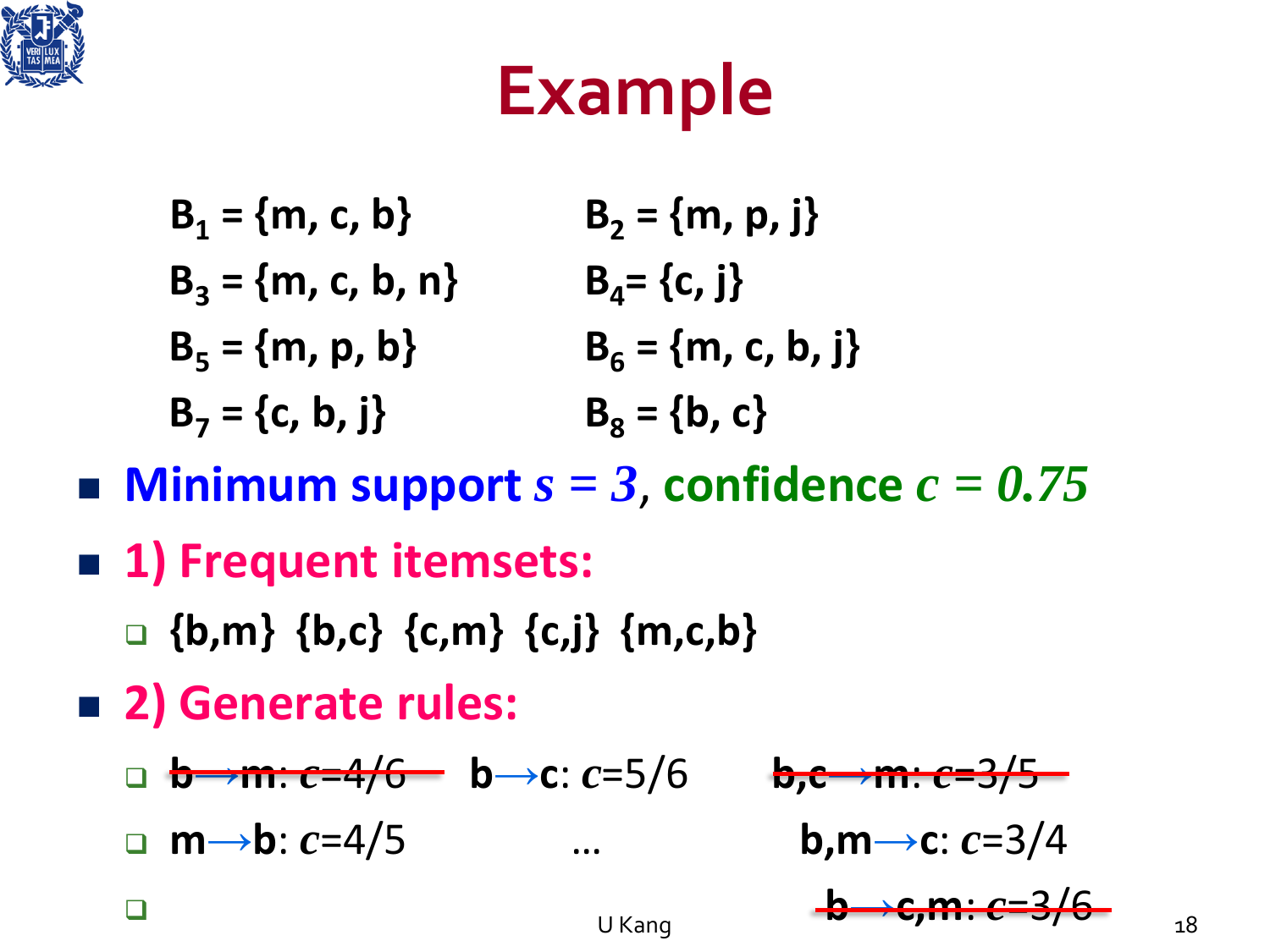

## **Compacting the Output**

- **To reduce the number of rules we can post-process them and only output:**
	- **Maximal frequent itemsets:** 
		- No superset is frequent
		- E.g., if  $\{A\}$ ,  $\{A, B\}$ ,  $\{B, C\}$  are frequent,  $\{A, B\}$ ,  $\{B, C\}$  are maximal
		- Gives more pruning

#### **or**

#### **Closed itemsets:**

No immediate superset has the same count  $(> 0)$ 

- E.g., if {A}, {A,C} both have support 5, {A} is not closed
- **Stores not only frequent information, but exact counts**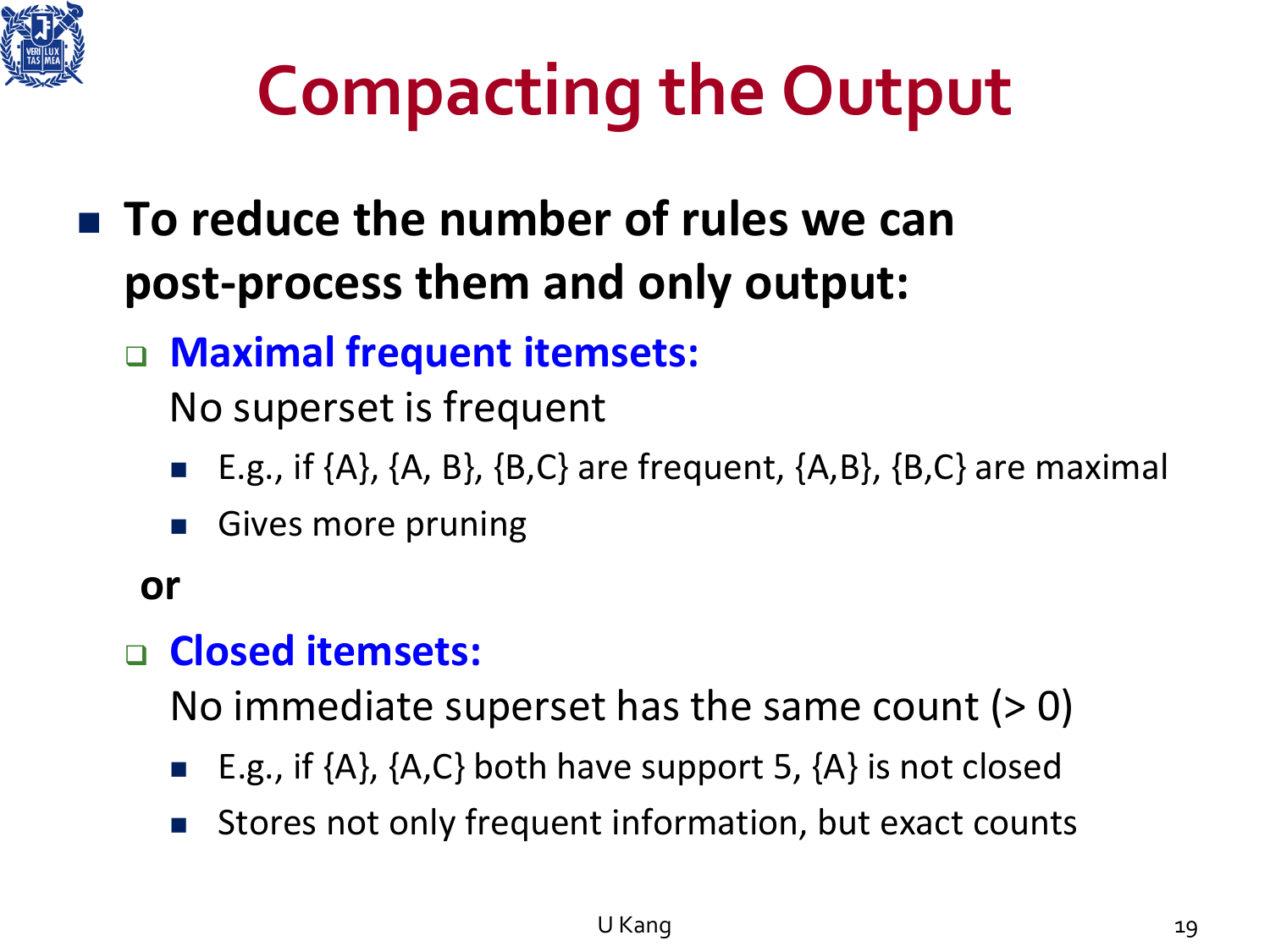

### **Example: Maximal/Closed**

|             | <b>Support</b> | <b>Maximal(s=3)</b> | <b>Closed</b> | Frequent, but<br>superset BC<br>also frequent. |
|-------------|----------------|---------------------|---------------|------------------------------------------------|
| $\mathbf A$ | 4              | <b>No</b>           | Ńо            | Frequent, and                                  |
| B           | 5              | <b>No</b>           | Yes           | its only superset,<br>ABC, not freq.           |
|             | 3              | <b>No</b>           | <b>No</b>     | <b>Superset BC</b>                             |
| <b>AB</b>   | 4              | Yes                 | Yes           | has same count.                                |
| <b>AC</b>   | $\overline{2}$ | <b>No</b>           | <b>No</b>     | Its only super-<br>set, ABC, has               |
| <b>BC</b>   | 3              | Yes                 | Yes           | smaller count.                                 |
| <b>ABC</b>  |                | No                  | Yes           |                                                |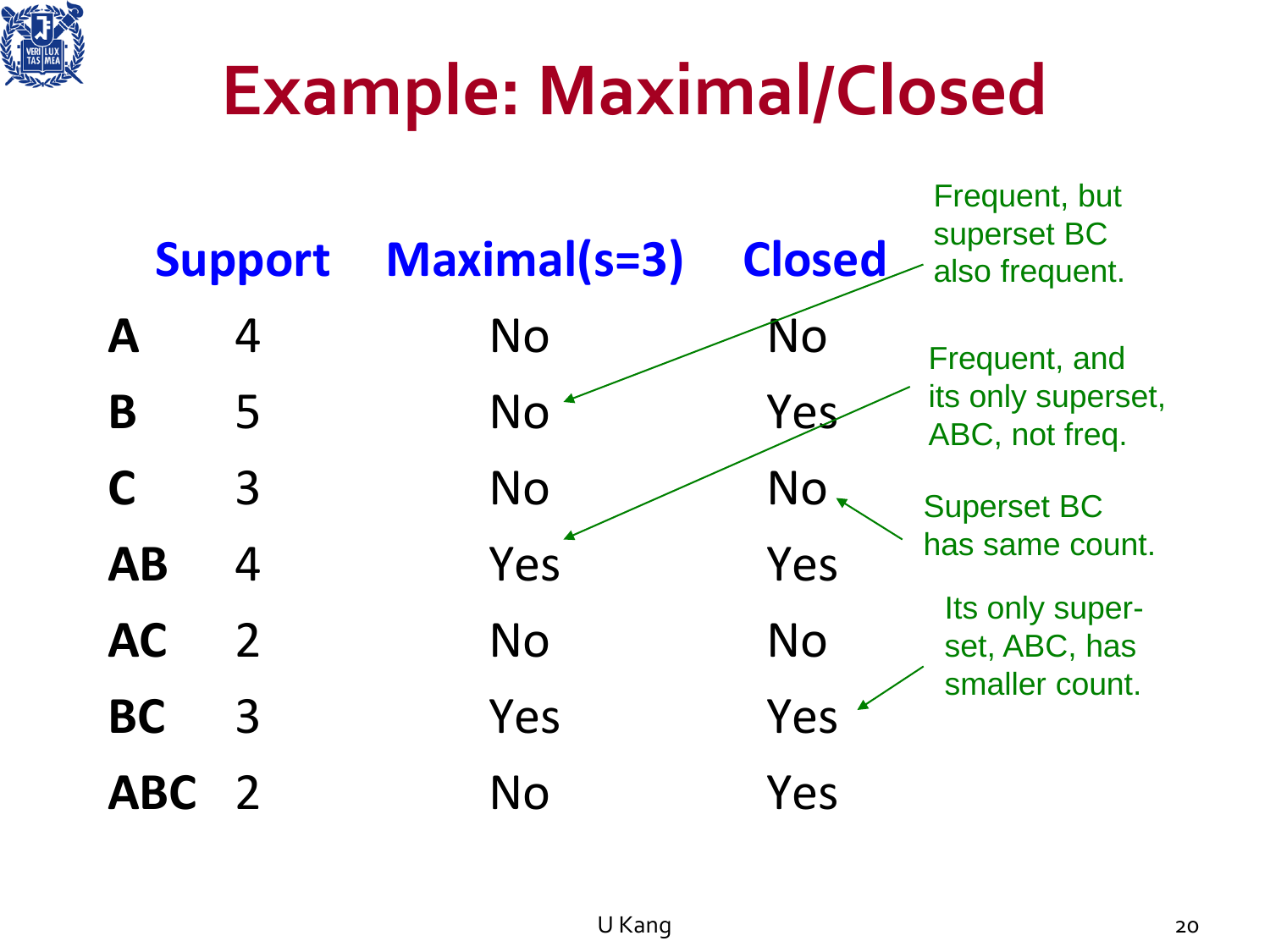

### **Outline**

#### **R** Frequent Itemsets

### **■**  $□$  Finding Frequent Itemsets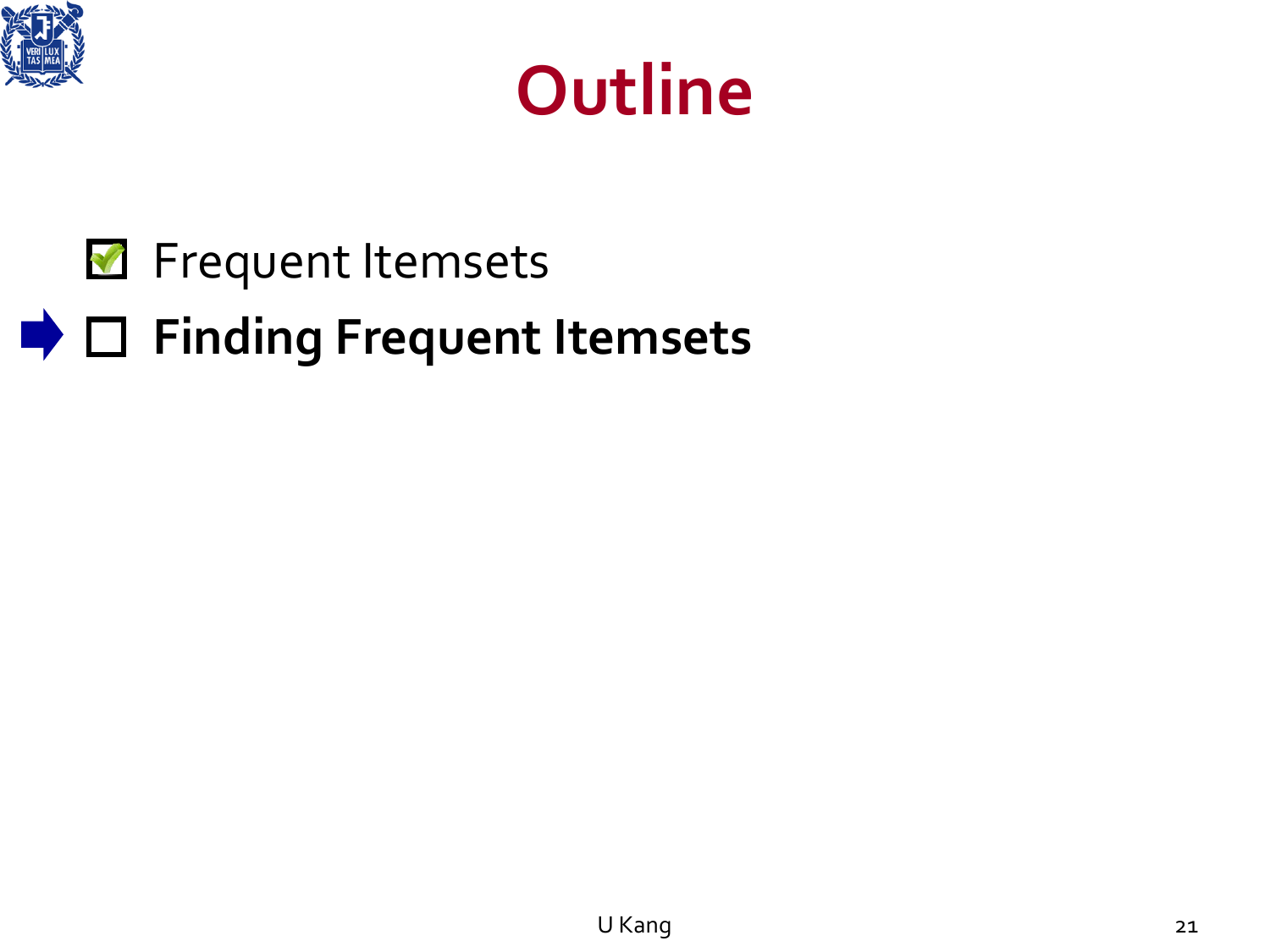

### **Itemsets: Computation Model**

#### **Back to finding frequent itemsets**

- Typically, data are kept in flat files rather than in a database system:
	- **D** Stored on disk
	- □ Stored basket-by-basket
	- Baskets are **small** but we have many baskets and many items
		- Expand baskets into pairs, triples, etc. as you read baskets
		- Use *k* nested loops to generate all sets of size *k*

**Note:** We want to find frequent itemsets. To find them, we have to count them. To count them, we have to generate them.

| <b>Item</b> |
|-------------|
| <b>Item</b> |
| <b>Item</b> |
| <b>Item</b> |
| <u>Item</u> |
| <b>Item</b> |
| <b>Item</b> |
| <u>Item</u> |
| <b>Item</b> |
| <b>Item</b> |
| <b>Item</b> |
| <u>Item</u> |
| Etc.        |

U Kang 22 Items are positive integers, and boundaries between baskets are  $-1$ .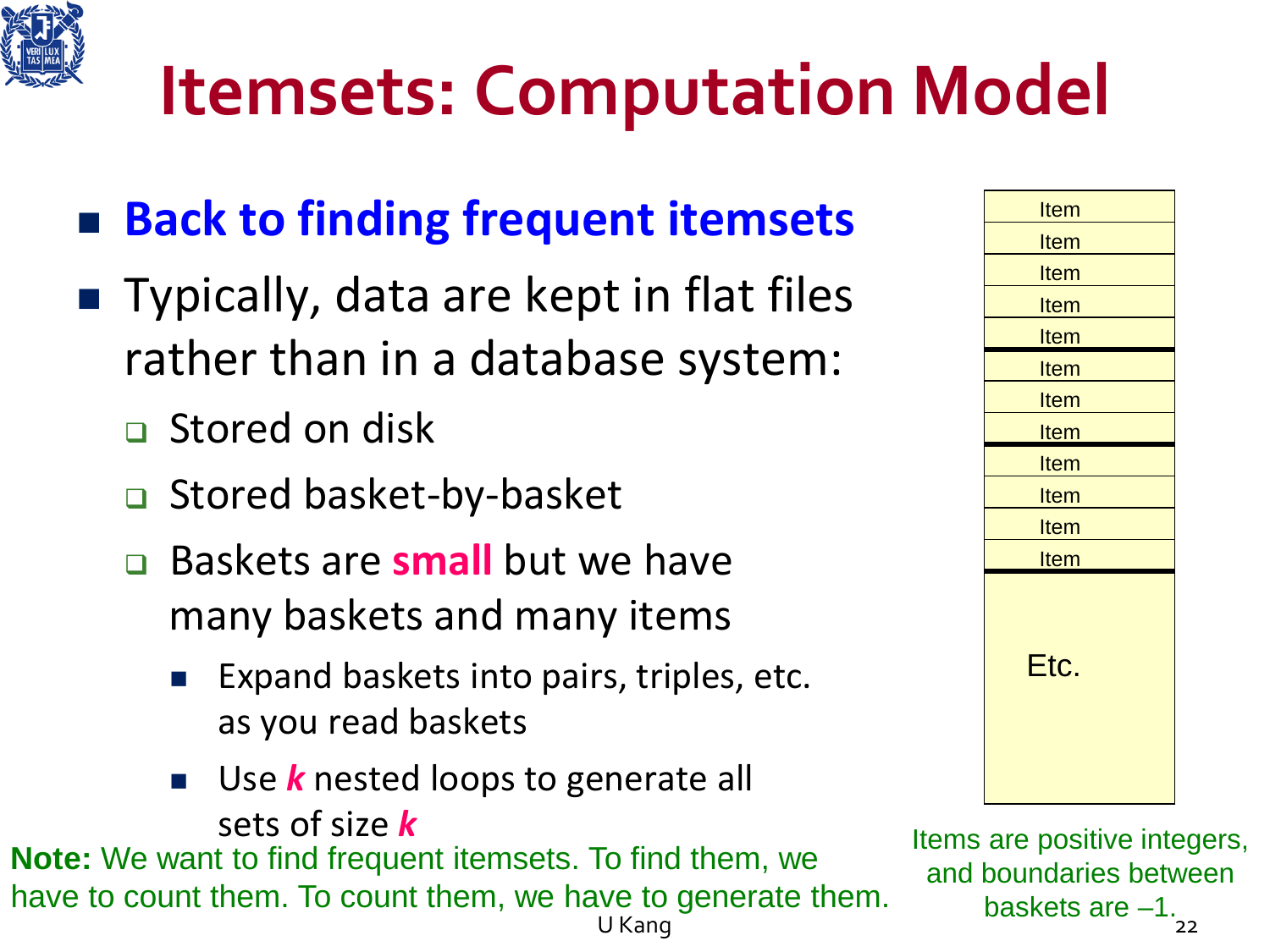

### **Computation Model**

- The true cost of mining disk-resident data is usually the **number of disk I/Os**
- $\blacksquare$  In practice, association-rule algorithms read the data in *passes* – all baskets read in turn
- We measure the cost by the **number of passes** an algorithm makes over the data
	- □ 1-pass, 2-pass, ...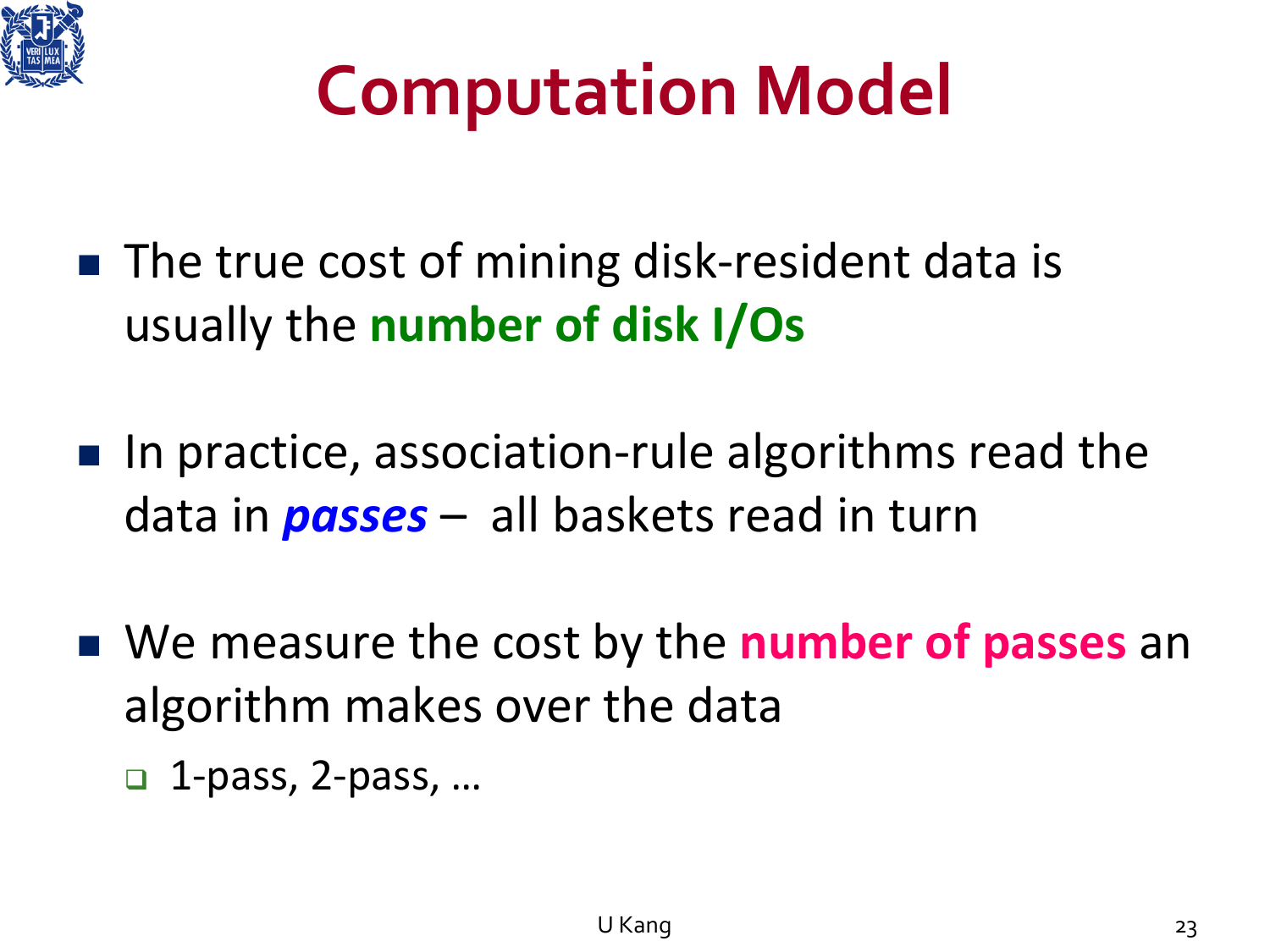

### **Main-Memory Bottleneck**

- For many frequent-itemset algorithms, **main-memory** is the critical resource
	- □ As we read baskets, we need to count something, e.g., occurrences of pairs of items
	- □ The number of different things we can count is limited by main memory
	- □ Swapping counts in/out from/to disk is a disaster (why?)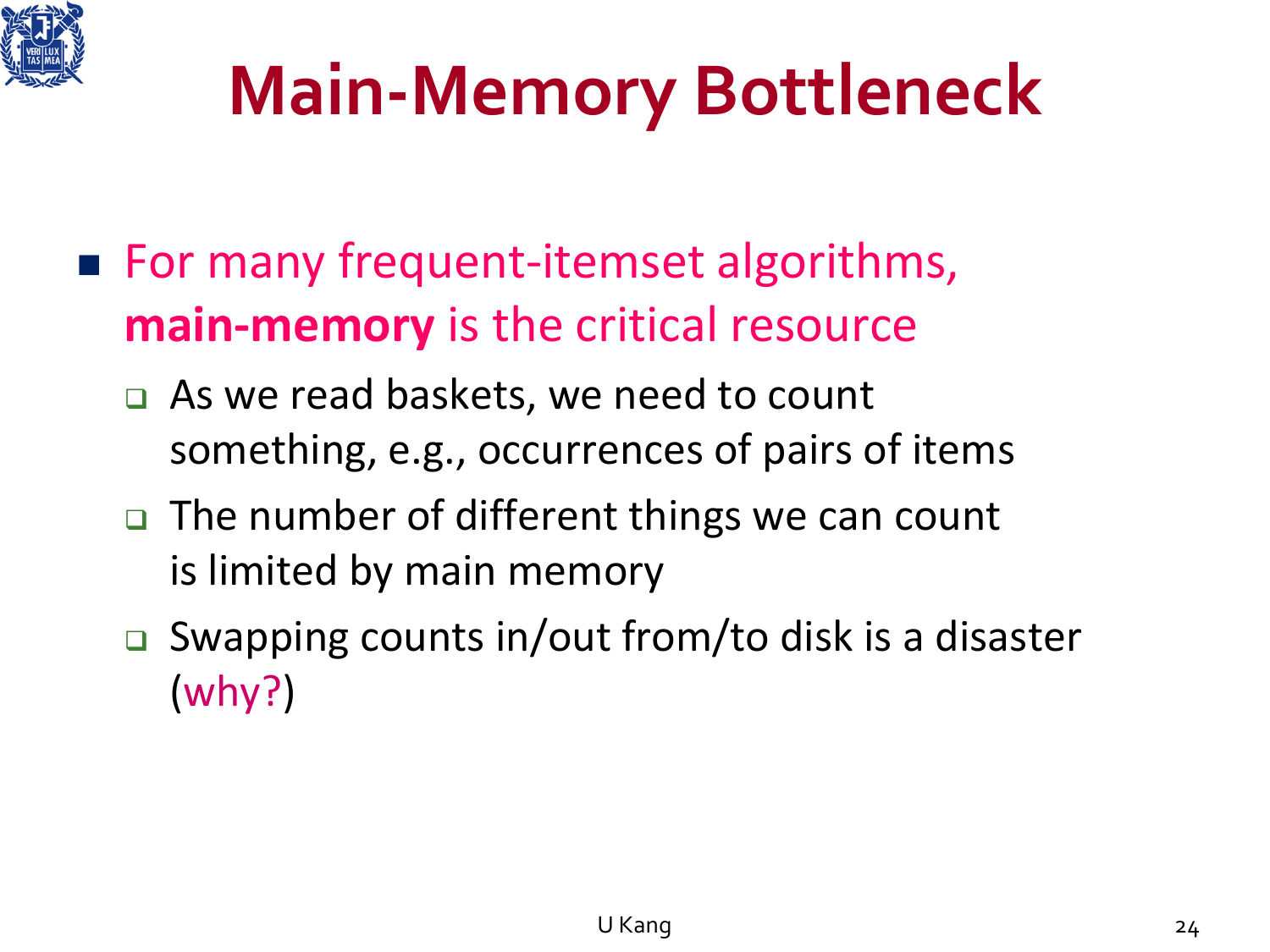

# **Finding Frequent Pairs**

■ The hardest problem often turns out to be finding the frequent pairs of items  $\{i_1, i_2\}$ 

**Why?** Freq. pairs are common, freq. triples are rare

- Let's first concentrate on pairs, then extend to **larger sets**
- **The approach:**
	- $\Box$  We always need to generate all the itemsets
	- $\Box$  But we would only like to count (keep track of) those itemsets that in the end turn out to be frequent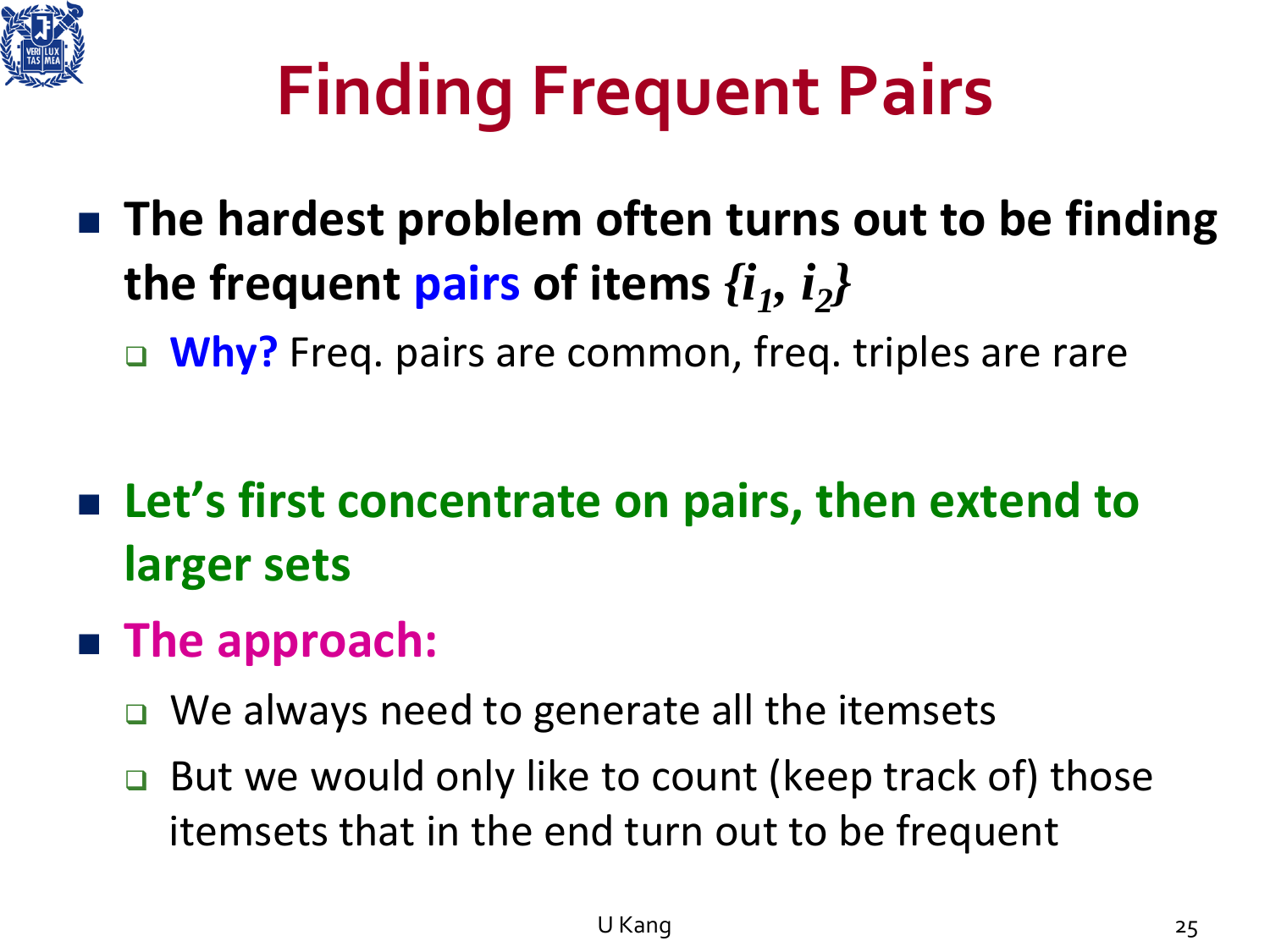

# **Naïve Algorithm**

- **Naïve approach to finding frequent pairs**
- Read file once, counting in main memory the occurrences of each pair:
	- From each basket of *n* items, generate its *n(n-1)/2* pairs by two nested loops
- **Fails if (#items)2 exceeds main memory**
	- **Remember:** #items can be 100K (Wal-Mart) or 10B (Web pages)
		- Suppose 10<sup>5</sup> items, counts are 4-byte integers
		- Number of pairs of items:  $10^5(10^5-1)/2 \approx 5*10^9$
		- Therefore,  $2*10^{10}$  (20 gigabytes) of memory needed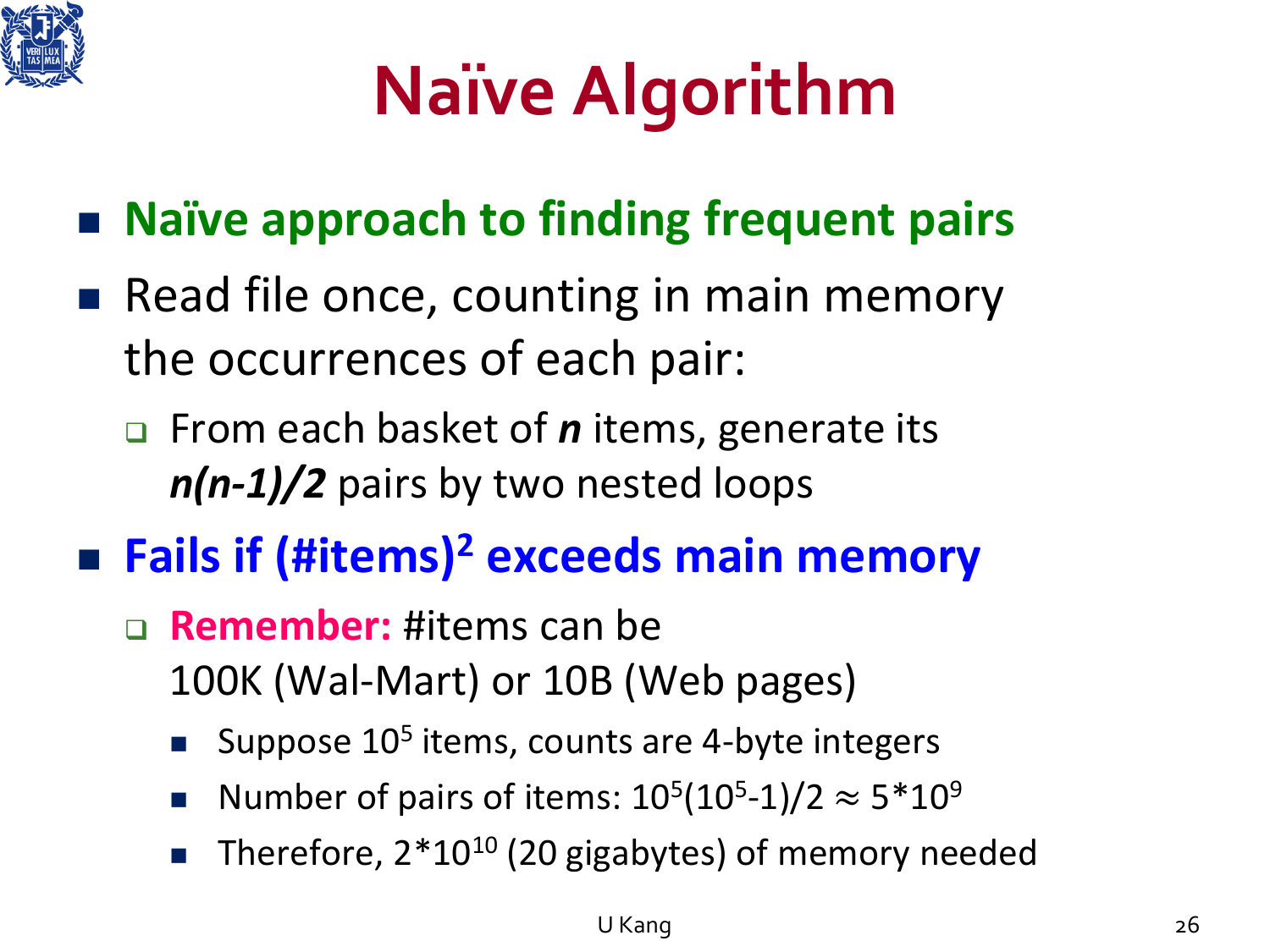

# **Counting Pairs in Memory**

#### **Two approaches:**

#### **Approach 1:** Count all pairs using a matrix

- **Approach 2:** Keep a table of triples  $[i, j, c] =$  "the count of the pair of items  $\{i, j\}$  is  $c$ ." (where  $c > 0$ )
	- $\Box$  If integers and item ids are 4 bytes, we need approximately 12 bytes for pairs with count  $> 0$
	- **Plus some additional overhead for the hashtable Note:**
- **Approach 1** only requires 4 bytes per pair
- **Approach 2** uses 12 bytes per pair (but only for pairs with count  $> 0$ )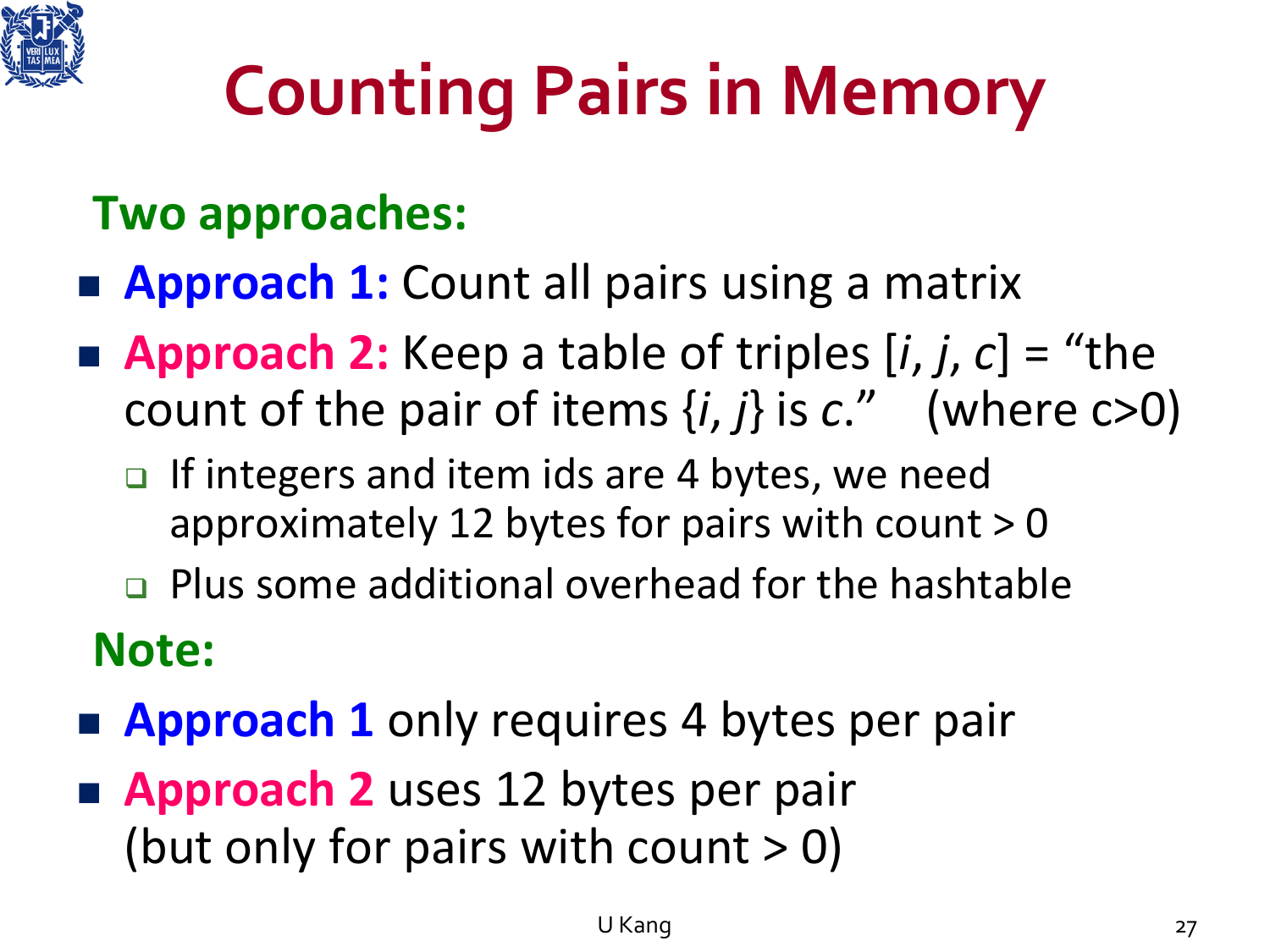

### **Comparing the 2 Approaches**

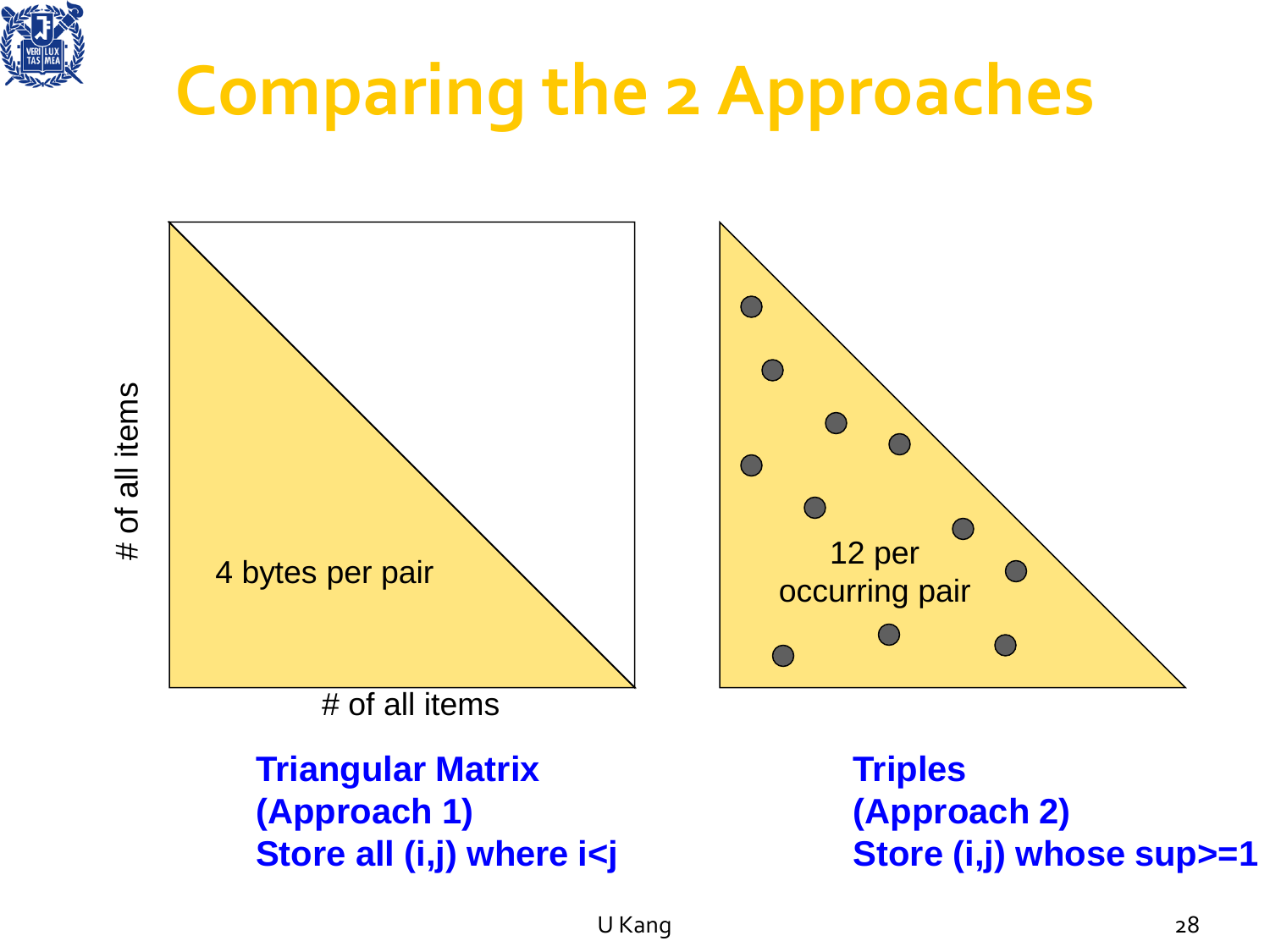

# **Comparing the two approaches**

#### **Approach 1: Triangular Matrix**

- **n** = total number items
- Count pair of items {*i*, *j*} only if *i*<*j*
- □ Can use one-dimensional array to store the tri. matrix
	- Keep pair counts in lexicographic order: {1,2}, {1,3},…, {1,*n*}, {2,3}, {2,4},…,{2,*n*}, {3,4},…
	- Pair  $\{i, j\}$  is at position  $(i-1)(n-i/2) + j-i$  *(array index starts from 1)* □ Proof:  $(\sum_{k=1}^{l-1}(n-k))$  +  $(j-i)$
- $\Box$  Total number of pairs  $n(n-1)/2$ ; total bytes  $\sim 2n^2$
- **Triangular Matrix** requires 4 bytes per pair
- **Approach 2** uses **12** *bytes* per occurring pair *(but only for pairs with count > 0)*
	- □ When should we prefer Approach 2 over Approach 1?
		- If less than **1/3** of possible pairs actually occur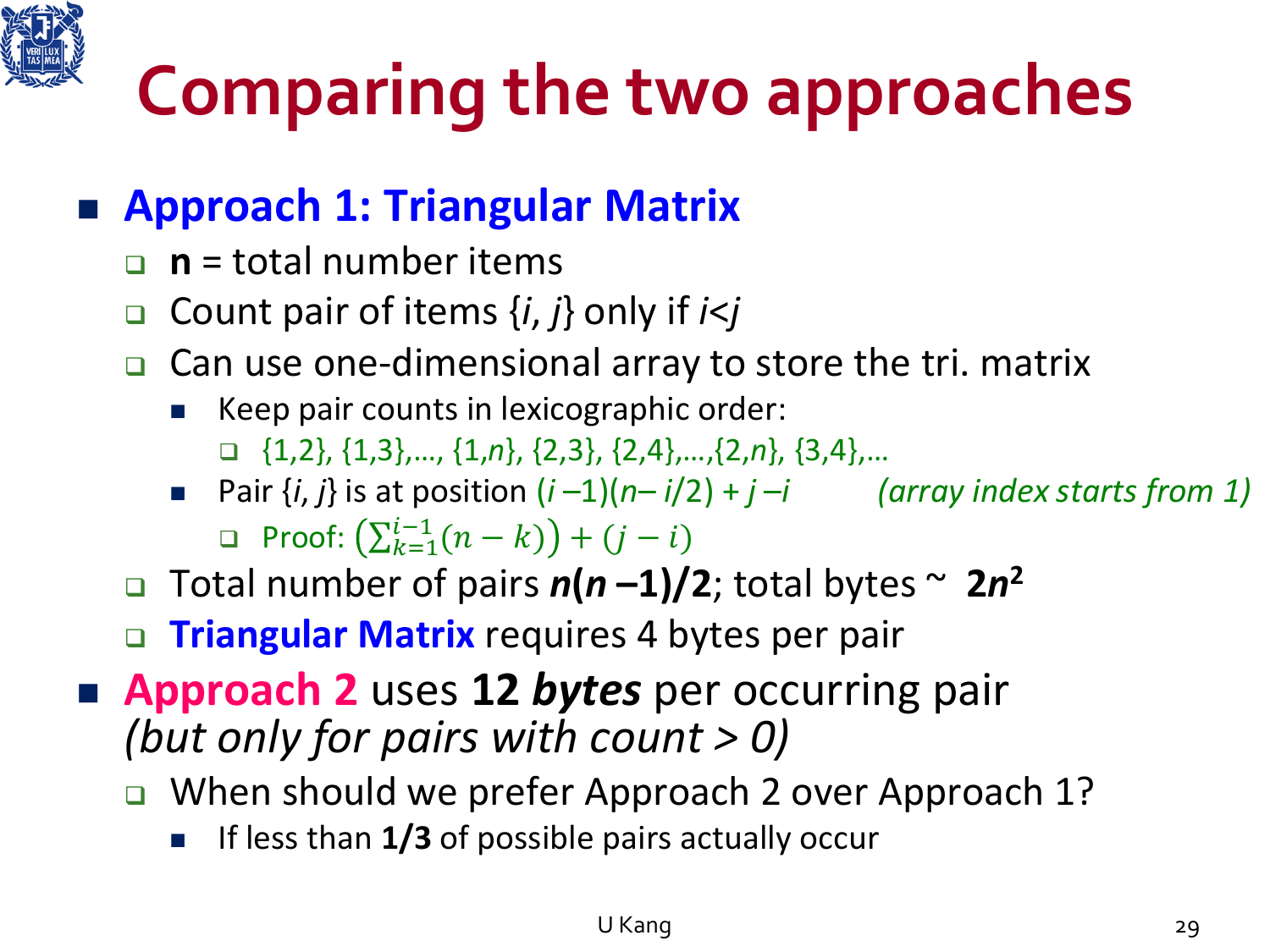

# **Comparing the two approaches**

**Approach 1: Triangular Matrix**

*(but only for pairs with count > 0)*

 $\mathbf{n} = \mathbf{t}$  Count pair of items {*i*, *j*} only if *i*<*j* **Problem is if we have too** ix Keep pair counts in lexicographic order: {1,2}, {1,3},…, {1,*n*}, {2,3}, {2,4},…,{2,*n*}, {3,4},… **many items so the pairs**  Pair {*i*, *j*} is at position (*i* –1)(*n*– *i*/2) + *j* –*i (array index starts from 1)* **do not fit into memory.**  Total number of pairs *n***(***n* **–1)/2**; total bytes ~ **2***n***<sup>2</sup> E Tri Can we do better? E** Appr

- □ When should we prefer Approach 2 over Approach 1?
	- If less than **1/3** of possible pairs actually occur